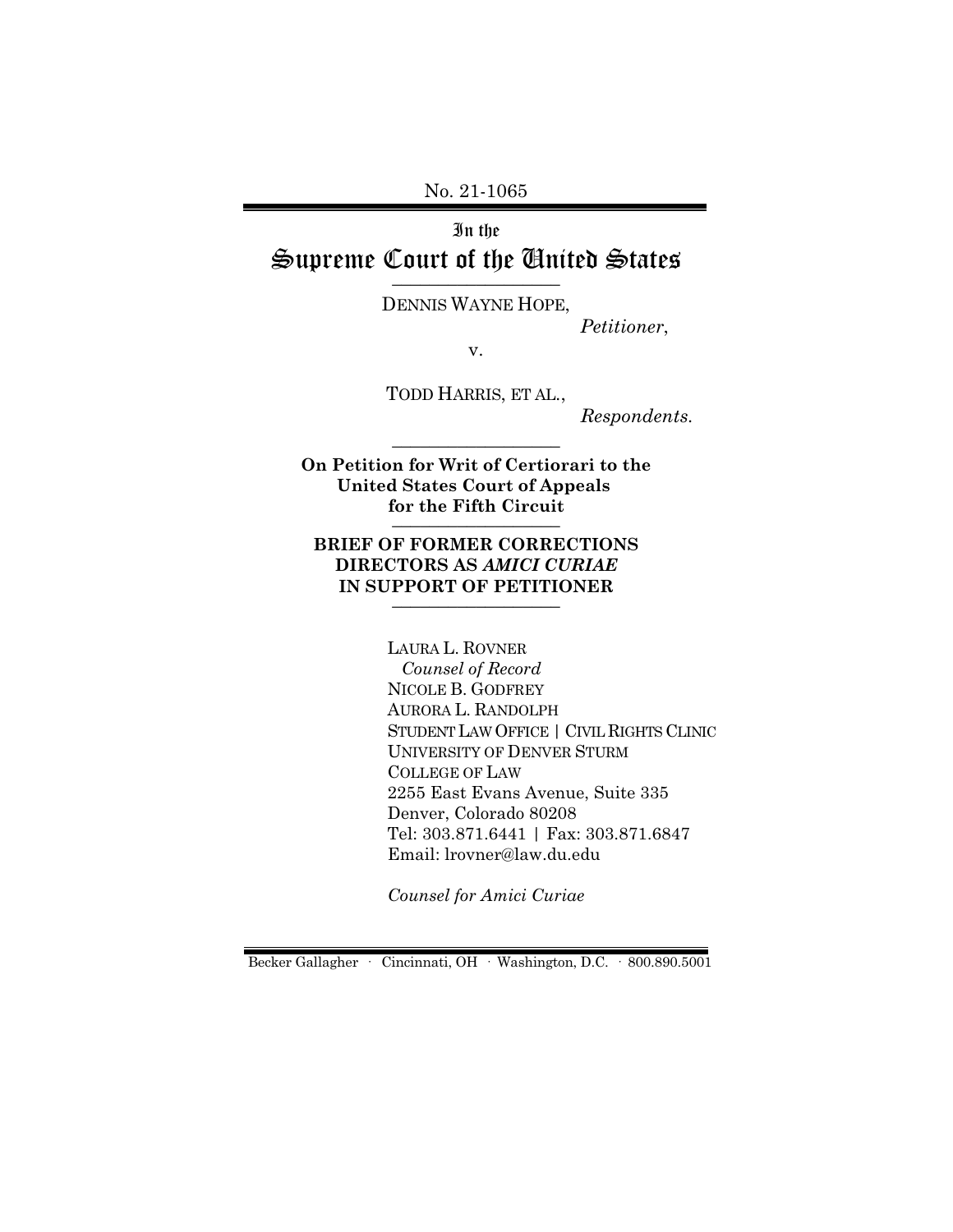# **TABLE OF CONTENTS**

|      | TABLE OF AUTHORITIES  ii                                                                                                                                                                            |
|------|-----------------------------------------------------------------------------------------------------------------------------------------------------------------------------------------------------|
|      | INTEREST OF AMICI CURIAE  1                                                                                                                                                                         |
|      | SUMMARY OF ARGUMENT  4                                                                                                                                                                              |
|      |                                                                                                                                                                                                     |
| I.   | Placement In Solitary Confinement Subjects<br>an Incarcerated Person to Unnecessarily<br>Harsh And Restrictive Conditions  5                                                                        |
| II.  | Solitary Confinement Does Not Reduce<br>Violence Within Prison Systems, Does Not<br>Improve Safety, And Is Not Necessary to                                                                         |
|      | A. Limiting The Use of Solitary Confinement<br>Actually Improves Safety 15                                                                                                                          |
|      | B. Long-term Solitary Confinement Is Not<br>Necessary to Prevent Escapes 18                                                                                                                         |
| III. | States Have Reduced the Use of Solitary<br>Confinement by Implementing Alternative<br>Housing, Rehabilitative Programming, and<br>Limiting the Reasons for Placement in<br>Solitary Confinement  21 |
| IV.  | Limiting The Use of Solitary Confinement                                                                                                                                                            |
|      |                                                                                                                                                                                                     |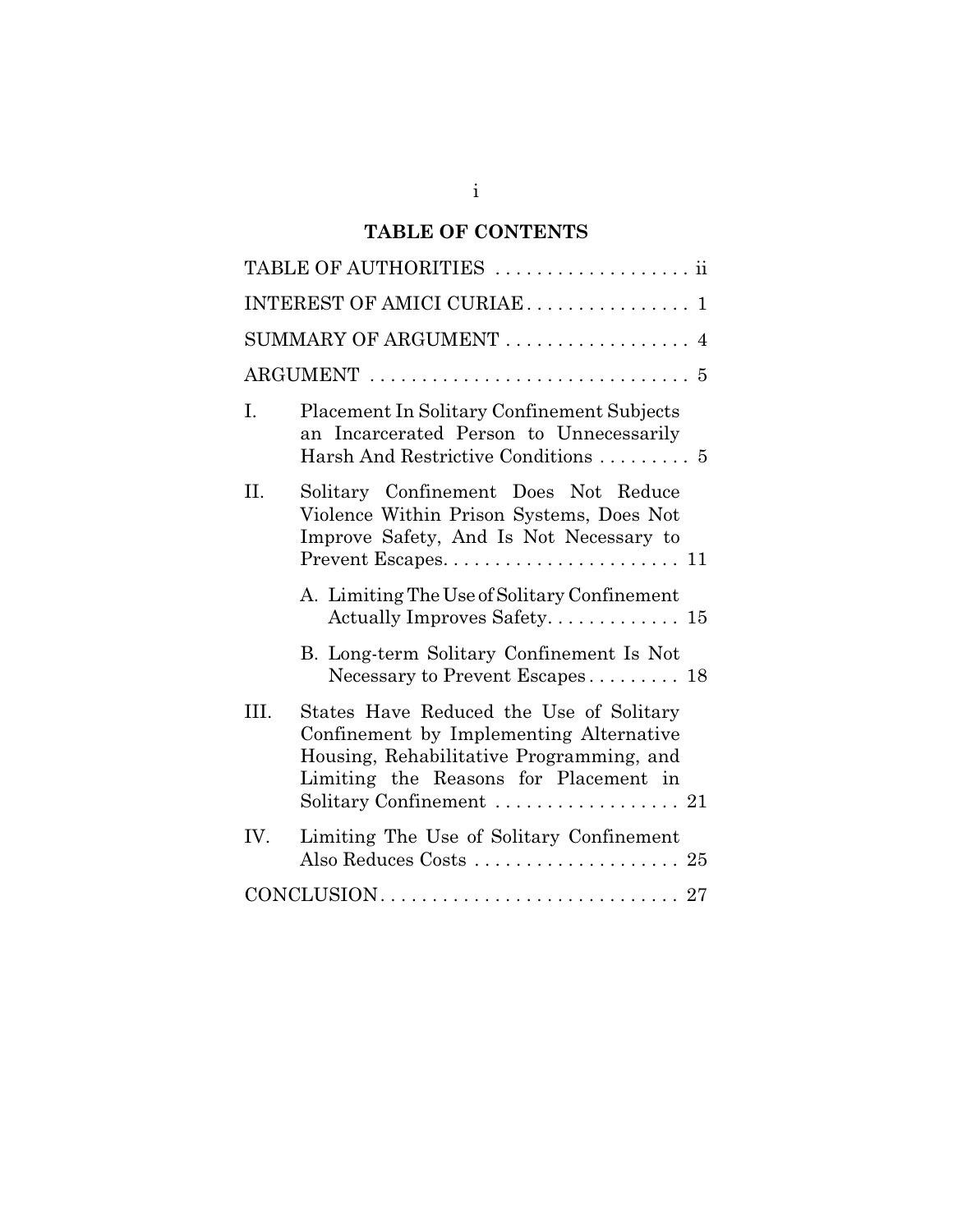# **TABLE OF AUTHORITIES**

## **CASES**

| Apodaca v. Raemisch, |
|----------------------|
| Davis v. Ayala,      |
| In re Medley,        |
| Wilkinson v. Austin, |

# **OTHER AUTHORITIES**

| ACLU, Briefing Paper: The Dangerous Overuse of                                       |
|--------------------------------------------------------------------------------------|
| Solitary Confinement in the US (2014),                                               |
| https://www.aclu.org/report/dangerous-overuse-                                       |
| solitary-confinement-united-states (The                                              |
| Dangerous Overuse of Solitary) $\ldots \ldots \ldots \ldots 22$                      |
| American Civil Liberties Union of Maine, Change is                                   |
| Possible: A Case Study of Solitary Confinement                                       |
| $\textit{Reform in } Maxine (2013),$                                                 |
| https://www.aclu.org/report/change-possible-                                         |
| case-study-solitary-confinement-reform-maine                                         |
| (Solitary Confinement Reform in Maine) $25$                                          |
| American Civil Liberties Union of Texas & Texas                                      |
| Civil Rights Project, A Solitary Failure: The                                        |
| Waste, Cost, and Harm of Solitary Confinement                                        |
| <i>in Texas</i> (2015) $\ldots \ldots \ldots \ldots \ldots \ldots \ldots 10, 14, 27$ |
|                                                                                      |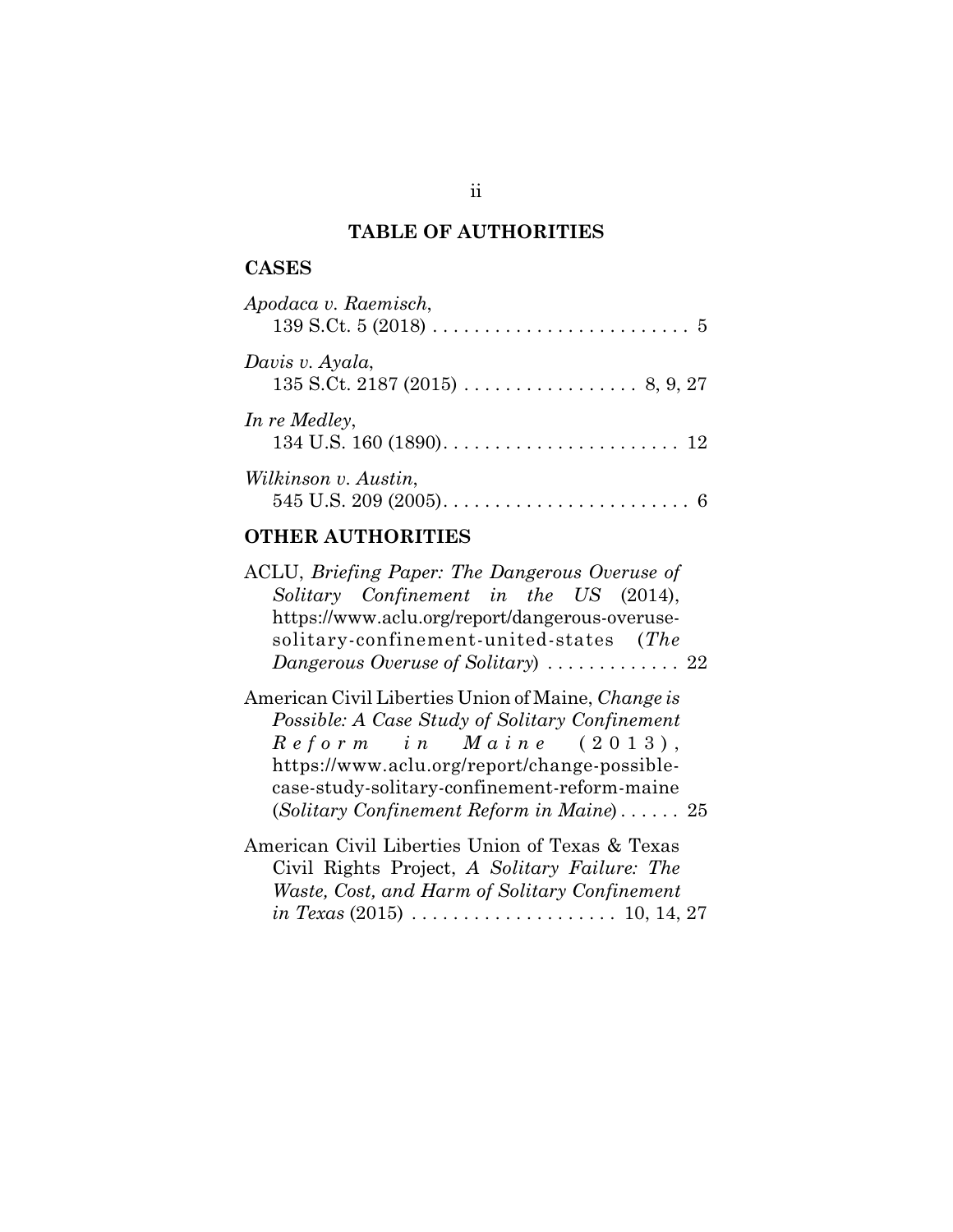| Association of State Correctional Administrators $\&$<br>The Liman Center for Public Interest Law at<br>Yale Law School, Aiming to Reduce Time-In-<br>Cell: Reports from Correctional Systems on the<br>Numbers of Prisoners in Restricted Housing and<br>on the Potential of Policy Changes to Bring About<br>Reforms (2016) (ASCA-Liman 2016 Report) |
|--------------------------------------------------------------------------------------------------------------------------------------------------------------------------------------------------------------------------------------------------------------------------------------------------------------------------------------------------------|
| Association of State Correctional Administrators &<br>The Liman Center for Public Interest Law at<br>Yale Law School, Reforming Restrictive Housing:<br>The 2018 ASCA-Liman Nation-wide Survey of<br>Time-In-Cell (ASCA-Liman 2018 Report)  9, 25                                                                                                      |
| Allen Beck, U.S. Dep't of Justice, Use of Restrictive<br>Housing in U.S. Prisons and Jails (2015),<br>https://www.bjs.gov/content/pub/pdf/urhus                                                                                                                                                                                                        |
| Allen J. Beck & Paige M. Harrison, Prisoners in<br>2000, Bureau of Justice Statistics (Aug. 2001),<br>https://bjs.ojp.gov/content/pub/pdf/p00.pdf $18$                                                                                                                                                                                                 |
| Elizabeth Bennion, Banning the Bing: Why Extreme<br>Solitary Confinement Is Cruel and Far Too<br>Usual Punishment, 90 IND. L.J. 741 (2015) 12, 13                                                                                                                                                                                                      |
| Chad S. Briggs et al., The Effect of Supermaximum<br>Security Prisons on Aggregate Levels of<br>Institutional Violence, 41 Criminology 1341                                                                                                                                                                                                            |
| E. Ann Carson, Prisoners in 2019, Bureau of Justice<br>Statistics (Oct. 2020), https://bjs.ojp.gov/conte                                                                                                                                                                                                                                               |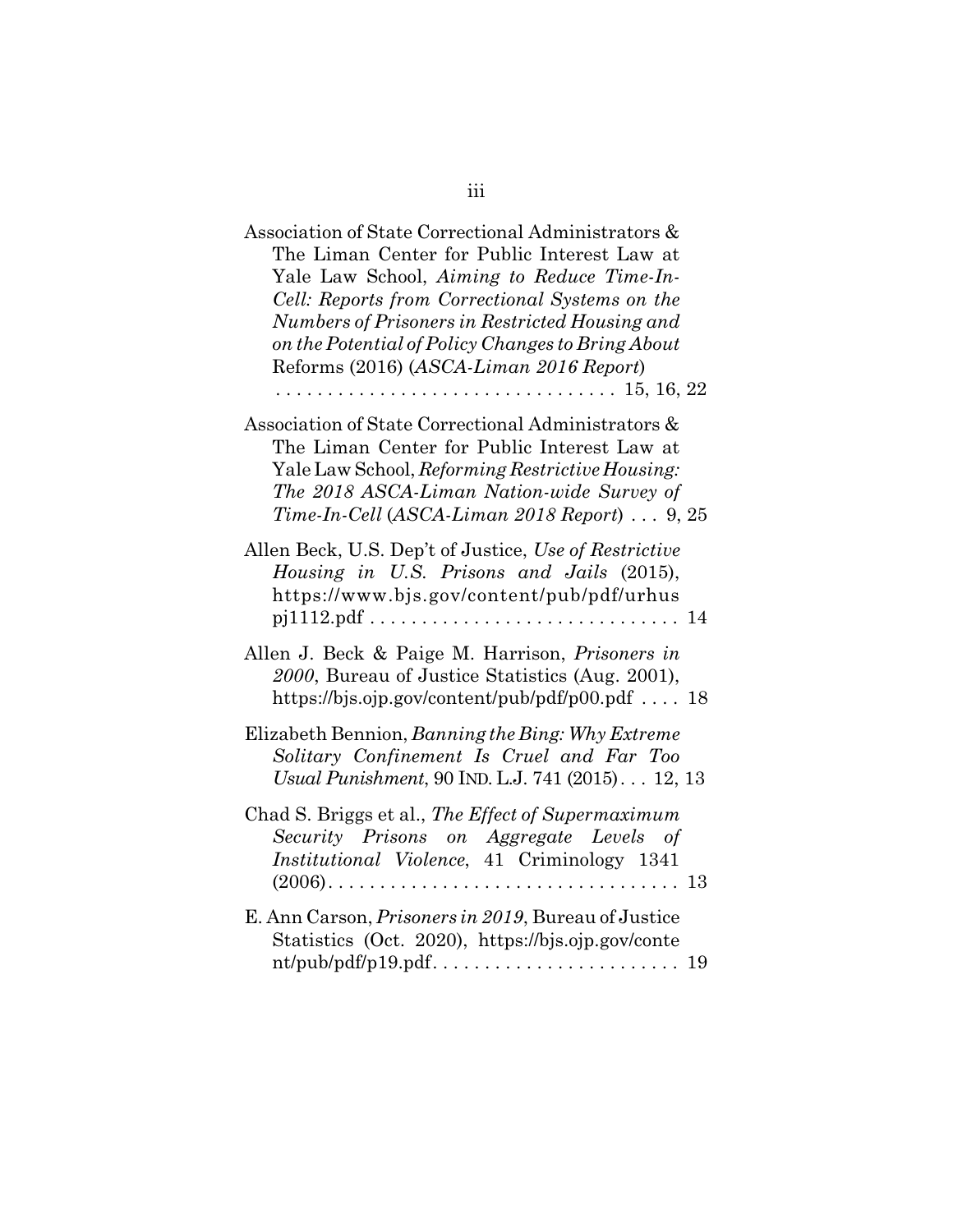| David H. Cloud, et al., "We Just Needed To Open<br>The Door": A Case Study Of The Quest To End<br>Solitary Confinement In North Dakota (2021) 23                                                                                                                                     |
|--------------------------------------------------------------------------------------------------------------------------------------------------------------------------------------------------------------------------------------------------------------------------------------|
| Cheryl Corley, North Dakota Prison Officials Think<br>Outside the Box to Revamp Solitary<br>Confinement, NPR Morning Edition (July 31,<br>2018, 5:01 a.m.), https://www.npr.org/2018/<br>07/31/630602624/north-dakota-prison-officials-<br>think-outside-the-box-to-revamp-solitary- |
| Lucius Couloute, Aging alone: Uncovering the risk<br>of solitary confinement for people over 45, (May<br>2, 2017), https://www.prisonpolicy.org/                                                                                                                                     |
| Subramanian Dharanya, et. al., Embedded Based<br>3G Security System for Prison, Indian J. of Sci.                                                                                                                                                                                    |
| Leon Digard et al., Vera Institute of Justice,<br>Rethinking Restrictive Housing: Lessons from<br>Five U.S. Jail and Prison Systems $(2018)$ 22, 25                                                                                                                                  |
| Expert Report of Martin Horn, Parsons v. Shinn,<br>No. CV-12-00601-PHX-ROS (D. Ariz.). 7, 9, 10                                                                                                                                                                                      |
| Facts: The Torture of Solitary Confinement in NY,<br>New York Campaign for Alternatives to Isolated<br>Confinement (2021), http://nycaic.org/facts/  15                                                                                                                              |
| Mark Fahey & Nick Wells, The Murky Math of<br>Prison Escapes, CNBC (June 12, 2015),<br>https://www.cnbc.com/2015/06/12/the-murky-<br>math-of-counting-prison-escapes.html 19                                                                                                         |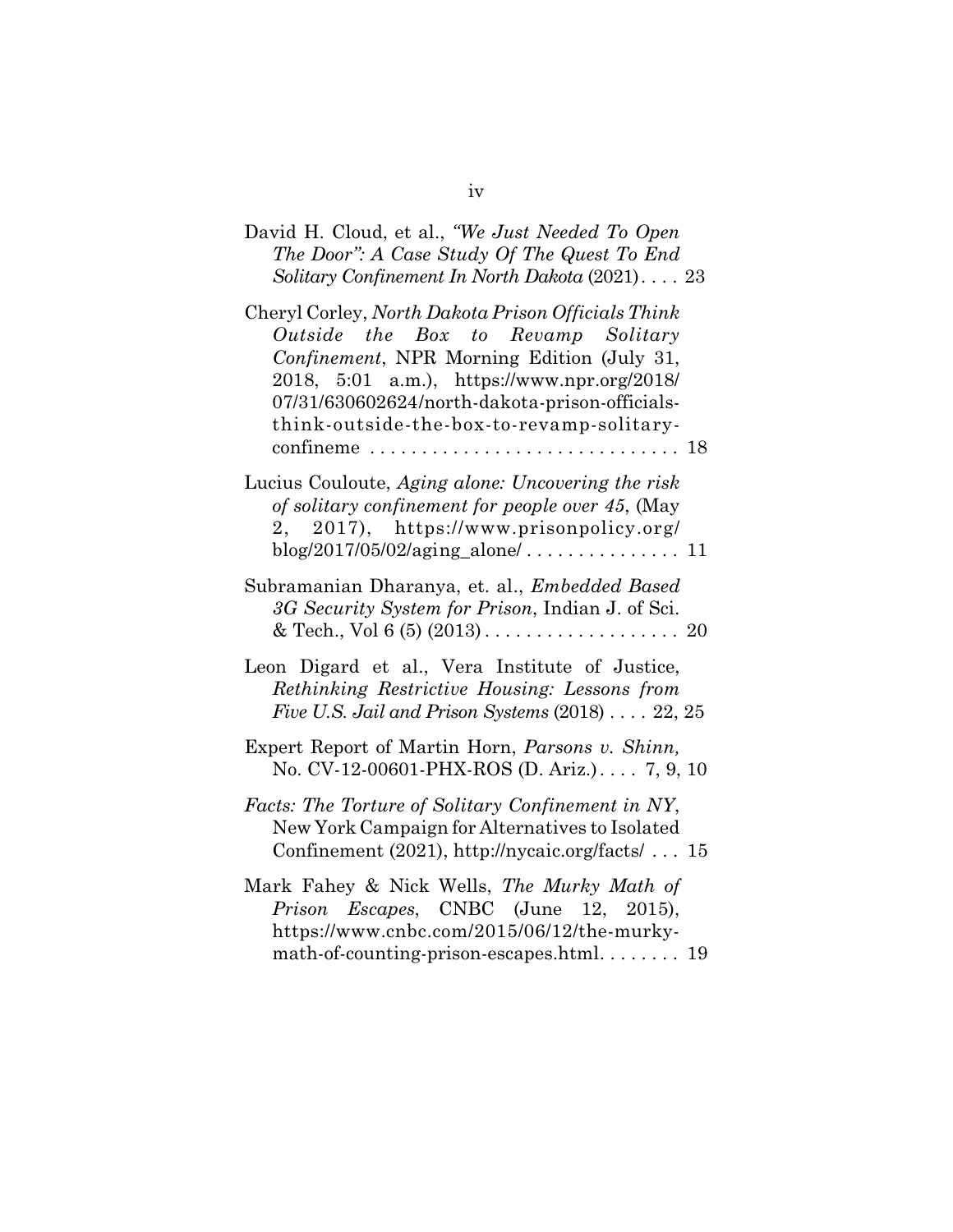| Amy Fettig, American Civil Liberties Union, 2019<br>Was a Watershed Year in the Movement to Stop<br>$Solitary$ Confinement (2019),<br>https://www.aclu.org/news/prisoners-rights/<br>2019-was-a-watershed-year-in-the-movement-to-<br>stop-solitary-confinement/ 16 |   |
|---------------------------------------------------------------------------------------------------------------------------------------------------------------------------------------------------------------------------------------------------------------------|---|
| Focused Deterrence Initiatives to Reduce Group<br>Violence in Correctional Facilities: A Review of<br>Operation Workplace Safety and Operation Stop<br>Violence, ACA 2018 Winter Conference Seminar<br>(on file with author) ( <i>Focused Deterrence</i> ) 16, 17   |   |
| Marie Gottschalk, Staying Alive: Reforming<br>Solitary Confinement in U.S. Prisons and Jails,<br>125 YALE L.J FORUM (Jan. 15, 2016),<br>https://www.yalelawjournal.org/forum/reformi<br>ng-solitary-confinement-in-us-prisons-and-jails                             |   |
| Handbook on Dynamic Security and Prison<br>Intelligence, UN Office on Drugs and Crime                                                                                                                                                                               |   |
| Craig Haney, Mental Health Issues in Long-term<br>Solitary and "Supermax" Confinement, 49 CRIME                                                                                                                                                                     |   |
| Craig Haney, Restricting the Use of Solitary<br>Confinement, 1 ANN. REV. CRIMINOLOGY 285<br>$(2018)$<br>. 9                                                                                                                                                         |   |
| Craig Haney, The Social Psychology of Isolation:<br>Why Solitary Confinement is Psychologically<br>Harmful, 181 PRISON SERVICE JOURNAL 12<br>$(2009)$                                                                                                               | 7 |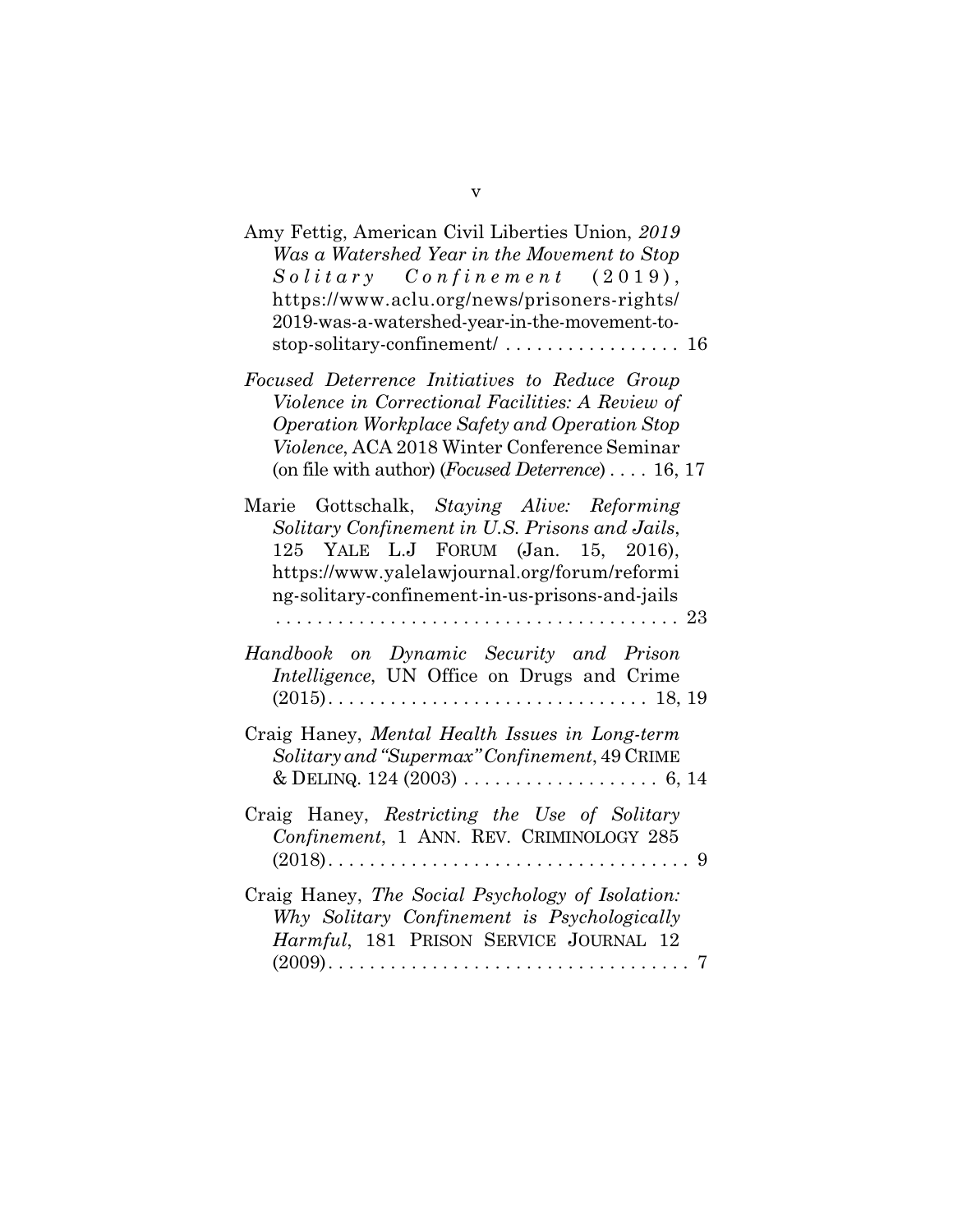| Kim Steven Hunt & Billy Easley II, The Effects Of<br>Aging On Recidivism Among Federal Offenders,<br>United States Sentencing Commission (2017) 15                                                                                                                                 |
|------------------------------------------------------------------------------------------------------------------------------------------------------------------------------------------------------------------------------------------------------------------------------------|
| Terry Kupers, Solitary: The Inside Story of<br>Supermax Isolation and How We Can Abolish It                                                                                                                                                                                        |
| Max Kutner, Recent Prisoner Escapes Have One<br>Common Factor: Hospital Visits, Newsweek,<br>(Apr. 5, 2015), https://www.newsweek.com/rec<br>ent-prisoner-escapes-have-one-common-factor-                                                                                          |
| R.M. Labrecque, The Effect of Solitary Confinement<br>on Institutional Misconduct: A Longitudinal<br>Evaluation (Aug. 2015) (unpublished Ph.D.                                                                                                                                     |
| Marc A. Levin, Esq., Testimony Before the U.S.<br>Senate Judiciary Subcommittee on<br><i>The</i><br>Constitution, Civil Rights and Human Rights<br>(Feb. 25, 2014), https://www.judiciary.sena<br>te.gov/imo/media/doc/02-25-14LevinTesti<br>mony.pdf (Levin Testimony) 16, 17, 18 |
| Mimosa Luigi, et al., Shedding Light on "the Hole":<br>A Systematic Review and Meta-Analysis on<br>Adverse Psychological Effects and Mortality<br>Following Solitary Confinement in Correctional<br>Settings, Frontiers in Psychiatry Vol. 11 (840)                                |
| Richard A. McGee, et al., American Correctional<br>Ass'n, Manual of Correctional Standards (1959)                                                                                                                                                                                  |
|                                                                                                                                                                                                                                                                                    |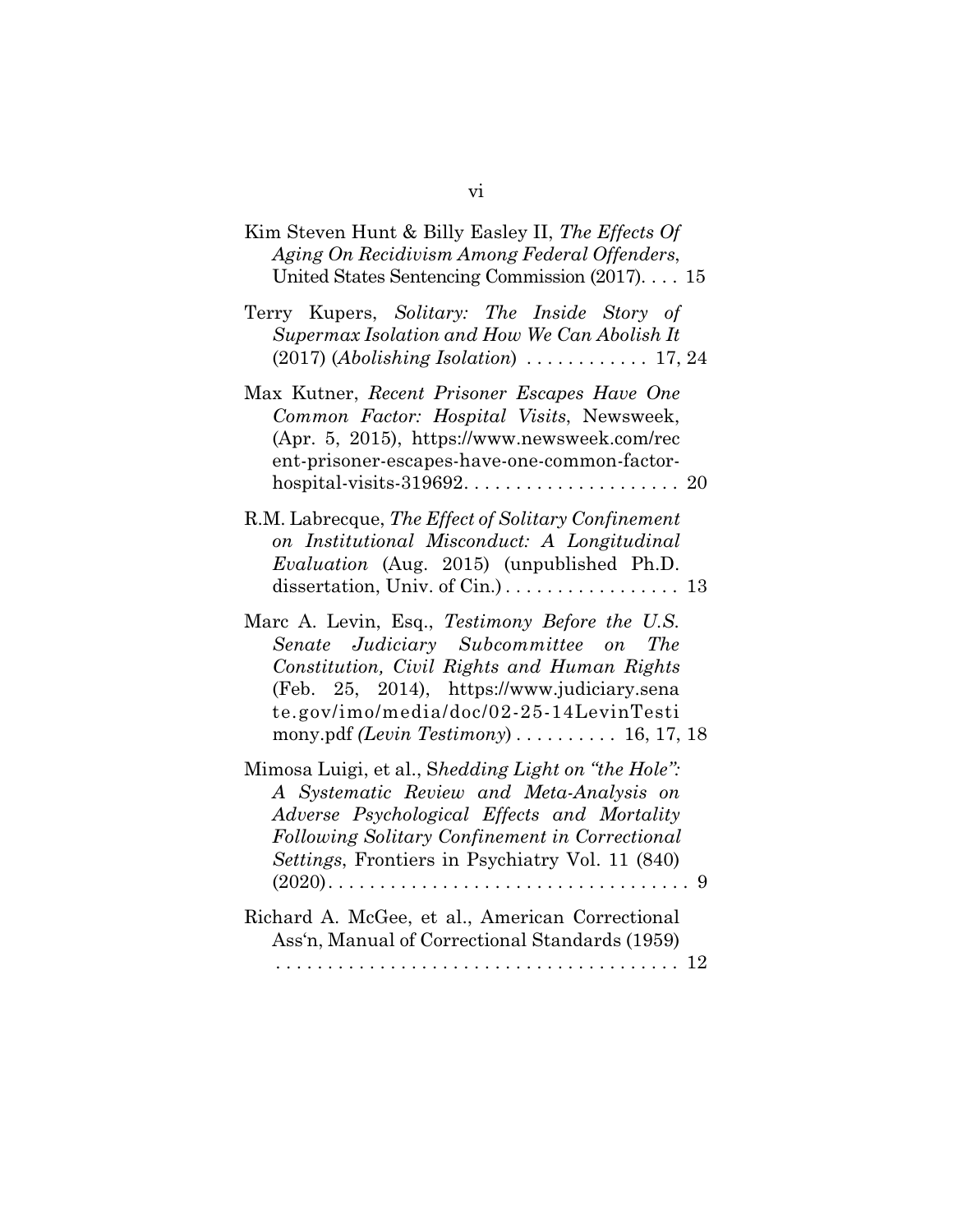| Kenneth McGinnis et al., Report to the Federal<br>Bureau of Prisons, Federal Bureau of Prisons:<br>Special Housing Unit Review and Assessment                                                                                                            |
|----------------------------------------------------------------------------------------------------------------------------------------------------------------------------------------------------------------------------------------------------------|
| Number of escapees from state and federal prisons<br>in the United States from 2000 to 2019, Statista<br>(Oct. 2021), https://www.statista.com/statistics/<br>624069/number-of-escapees-from-prisons-in-the-                                             |
| Old Behind Bars: The Aging Prison Population in<br>the United States, Human Rights Watch, at 43<br>2012), https://www.hrw.org/sites/<br>(Jan.<br>default/files/reports/usprisons0112webwcover_                                                           |
| Dan Pacholke & Sandy Felkey Mullins, J.D., More<br>Than Emptying Beds: A Systems Approach to<br>Segregation Reform (2016), https://bja.ojp.gov/<br>sites/g/files/xyckuh186/files/publications/<br>MorethanEmptyingBeds.pdf (Pacholke &                   |
| Press Release, The New York State Senate, Senate<br>Majority Passes the 'HALT' Solitary Confinement<br>Act (March 18, 2021), https://www.nysenate.gov/<br>sites/default/files/press-release/attachment/<br>03.18.21_halt_press_release_.pdf(The NY State |
| Rick Raemisch, remarks at Rethinking Restrictive<br>Housing: What's Worked in Colorado? (Sept. 17,<br>2018) (Raemisch Remarks) 16, 17, 24                                                                                                                |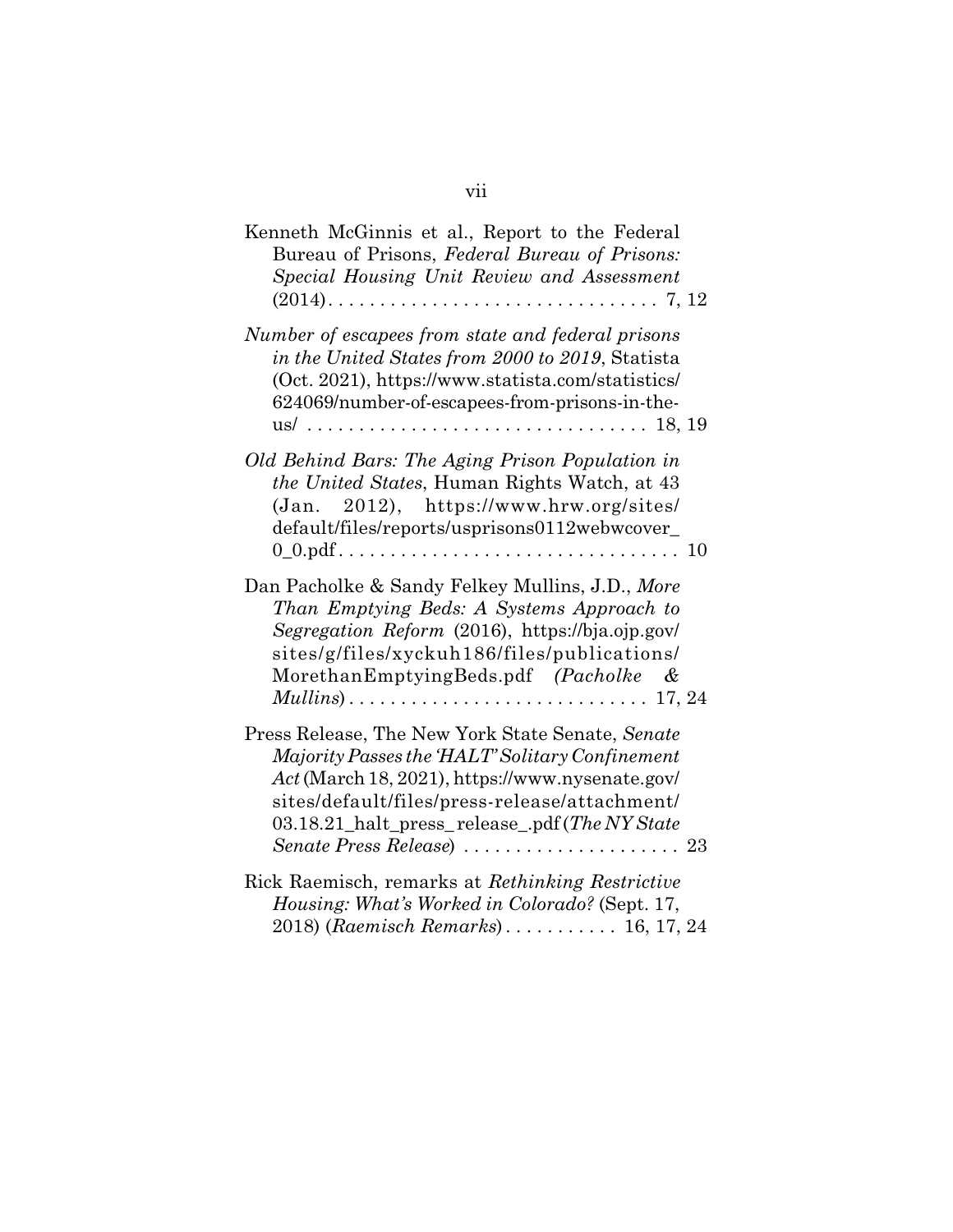| Rick Raemisch, Testimony Before the U.S. Senate<br>Subcommittee on the Constitution, Civil Rights<br>and Human Rights (February 25, 2014),<br>https://www.judiciary.senate.gov/imo/media<br>$/$ doc $/$ 02-25-14RaemischTestimony.pdf 26, 27                                                                       |  |
|--------------------------------------------------------------------------------------------------------------------------------------------------------------------------------------------------------------------------------------------------------------------------------------------------------------------|--|
| Reassessing Solitary Confinement: The Human<br>Rights, Fiscal and Public Safety Consequences:<br>Hearing Before the Subcomm. on<br>the<br>Constitution, Civil Rights and Human Rights,<br>(2012) (Statement of Sen. Patrick Leahy) 15                                                                              |  |
| Sal Rodriguez, Solitary Watch, Fact Sheet: The<br>High Cost of Solitary Confinement (2011),<br>https://solitarywatch.org/wp-content/<br>uploads/2011/06/fact-sheet-the-high-cost-of-                                                                                                                               |  |
| S.2899 - 117th Congress (2021-2022): Prison<br>Camera Reform Act of 2021, S.2899, 117th Cong.<br>$(2021)$ , https://www.congress.gov/bill/117th-<br>congress/senate-bill/2899/text  20                                                                                                                             |  |
| Alison Shames, et al., Vera Institute for Justice,<br>Solitary Confinement: Common Misconceptions<br>and Emerging Safe Alternatives (2015),<br>https://www.vera.org/downloads/publications/so<br>litary-confinement-misconceptions-safe-alternat<br>ives-report_1.pdf ( <i>Common Misconceptions</i> ) $\ldots$ 22 |  |
| Peter Scharff Smith, The Effects of Solitary<br>Confinement on Prison Inmates: A Brief History<br>and Review of the Literature, 34 CRIME & JUST.<br>$441 (2006) \ldots \ldots \ldots \ldots \ldots \ldots \ldots \ldots \ldots \ldots 12$                                                                          |  |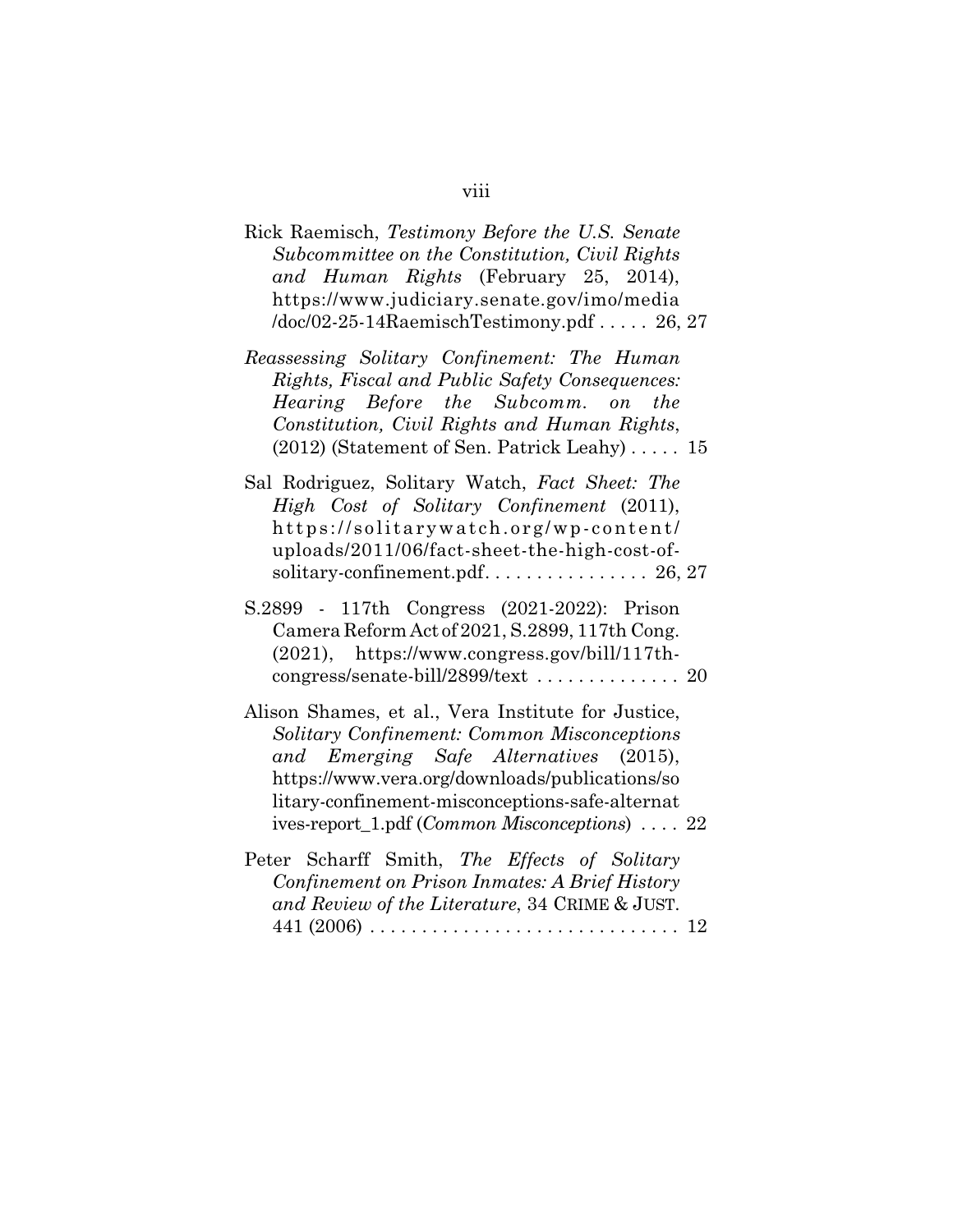| <i>Solitary: The Family Experience, Citizens for Prison</i><br>Reform, (2020), http://www.micpr.org/uploads/<br>8/9/7/1/8971956/solitary_the_family_experien                                                                                                                                     |
|--------------------------------------------------------------------------------------------------------------------------------------------------------------------------------------------------------------------------------------------------------------------------------------------------|
| Solitary Confinement; Inhumane, Ineffective, and<br><i>Wasteful</i> , Southern Poverty Law Center, (2019),<br>https://www.splcenter.org/sites/default/files/co<br>m_solitary_confinement_0.pdf 14, 15, 26                                                                                        |
| Solitary Confinement in Arkansas Prisons, 4,<br>Decarcerate, Disability Rights Arkansas (2021) 8                                                                                                                                                                                                 |
| Solitary Watch, et al., Louisiana on Lockdown: A<br>Report on the Use of Solitary Confinement in                                                                                                                                                                                                 |
| B. Steiner & C.M. Cain, U.S. Dep't of Justice, The<br>Relationship Between Inmate Misconduct,<br>Institutional Violence, and Administrative<br>Segregation: A Systematic Review of the<br>Evidence, Restrictive Housing in the U.S.: Issues,<br>Challenges, and Future Directions (2016)  13, 24 |
| The State of Aging and Health in America 2013,<br>Centers for Disease Control and Prevention, US<br>Dep't of Health and Human Services,<br>https://www.cdc.gov/aging/pdf/state-aging-<br>health-in-america-2013.pdf $(2013)$ 11                                                                  |
| The United States Government Accountability<br>Office, Bureau of Prisons: Improvements Needed<br>in Bureau of Prisons' Monitoring and Evaluation<br>of Impact of Segregated Housing (2013),<br>https://www.gao.gov/assets/gao-13-429.pdf (GAO                                                    |
|                                                                                                                                                                                                                                                                                                  |

ix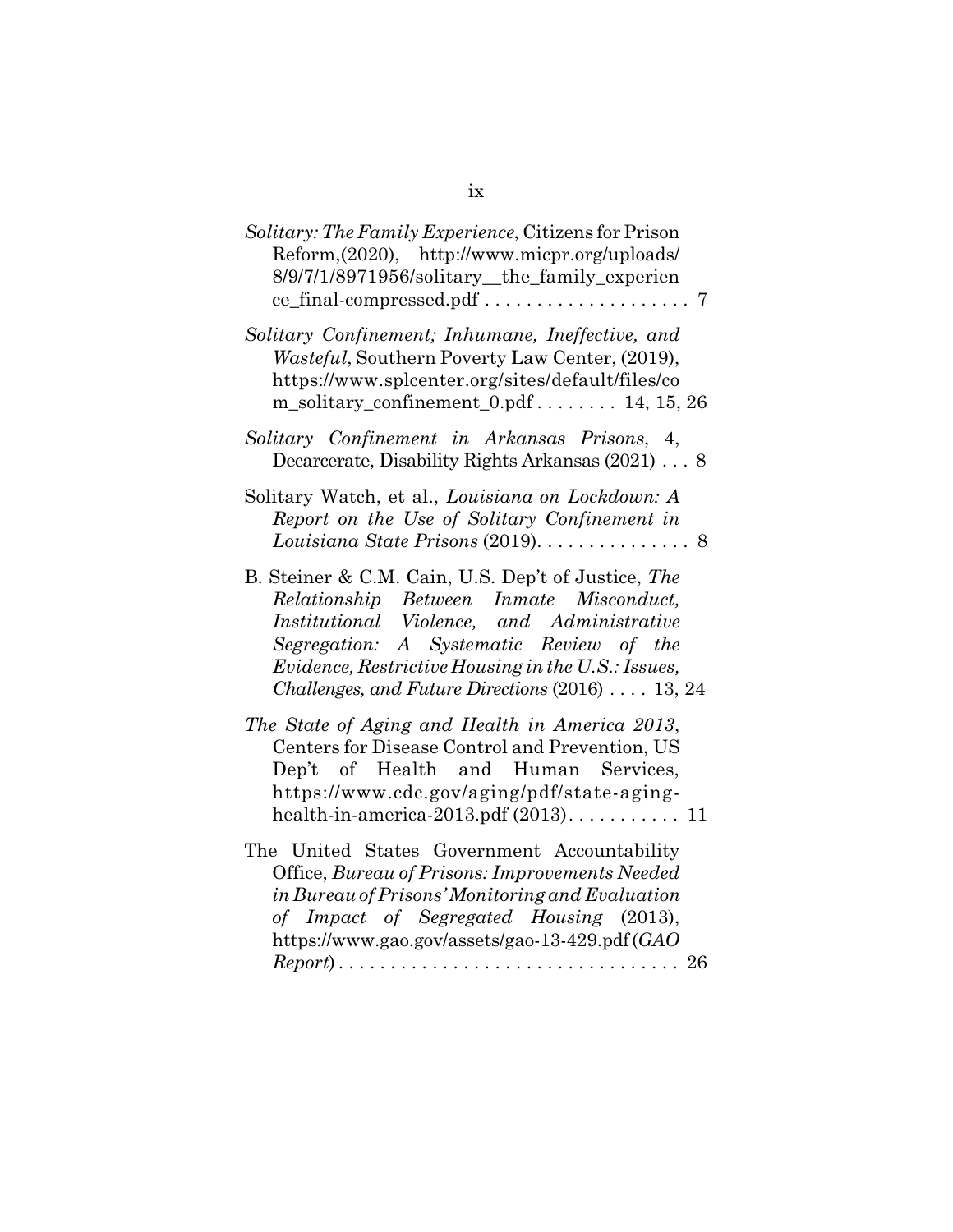| Hans Toch & Terry Kupers, <i>Violence in Prisons</i> ,                                  |
|-----------------------------------------------------------------------------------------|
| <i>Revisited, 45.3 J. OF OFFENDER REHABILITATION</i>                                    |
| $1 (2007) \ldots \ldots \ldots \ldots \ldots \ldots \ldots \ldots \ldots \ldots 21, 25$ |

- U.S. Department of Justice, *Report and Recommendations Concerning the Use of Restrictive Housing: Executive Summary* (Jan. 2016) (*Report and Recommendations*) . . . . . . . 6, 8
- Bernie Warner, Dan Pacholke, & Carly Kujath, Washington State Department of Corrections, *Operation Place Safety: First Year in Review* (2014) (*Operation Place Safety*) . . . . . . . . . . 24, 25
- Brie Williams, *Older Prisoners and the Physical Health Effects of Solitary Confinement*, 106 AMERICAN J. PUB. HEALTH (2016) . . . . . . . . . . . 11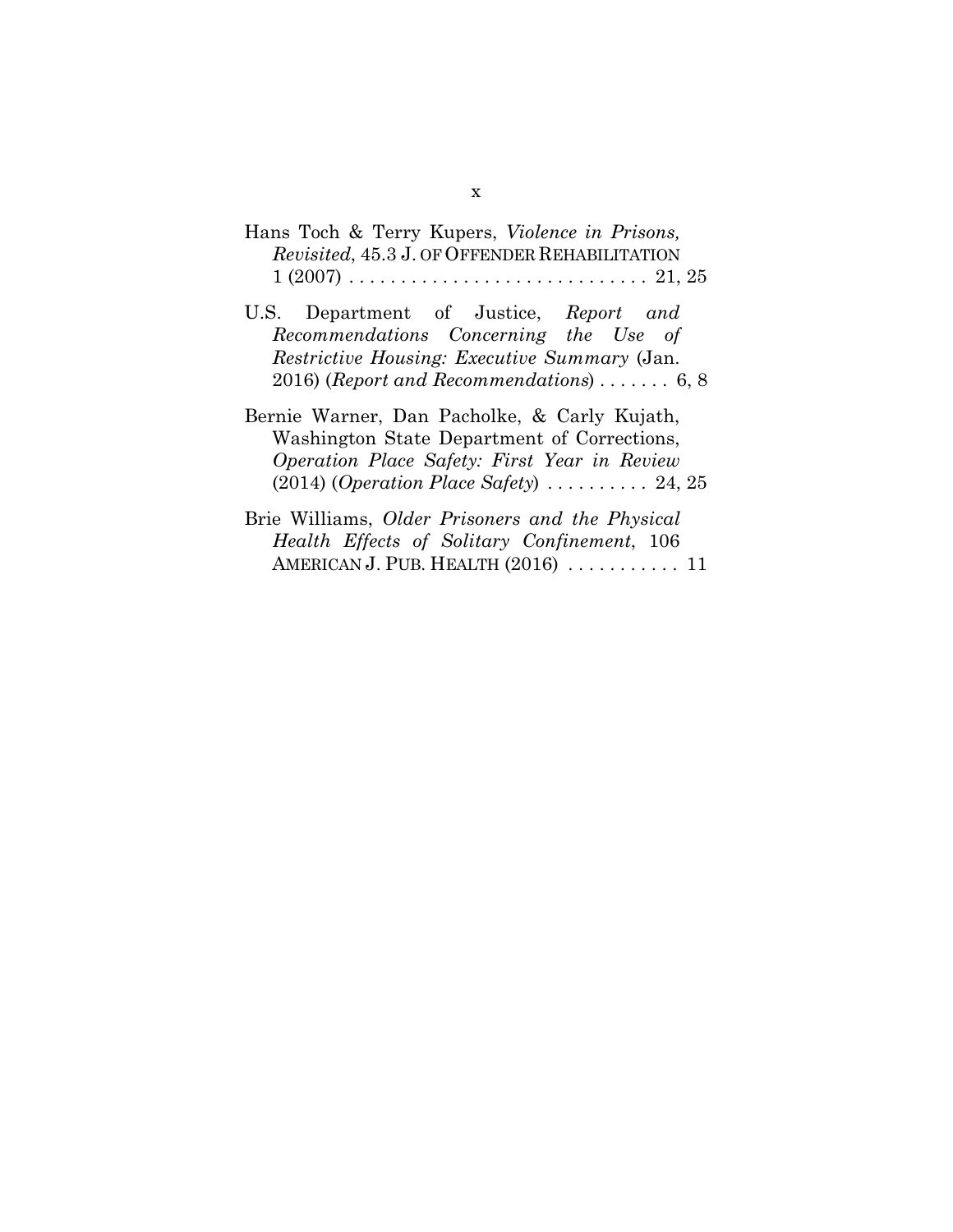#### **INTEREST OF AMICI CURIAE**<sup>1</sup>

*Amici curiae* are former corrections officials, each with decades of experience, who have seen first-hand that prolonged solitary confinement of the sort permitted by the Fifth Circuit here—26 years in this case—can cause severe psychological harm. *Amici* assert that in addition to its devastating effects on mental health, long-term solitary confinement also is costly and often unnecessary, as prison security can be maintained effectively through other means. Specifically, *amici* are concerned that the use of longterm solitary confinement has been perpetuated under the misguided belief that prisons have no viable alternative for ensuring security and preventing escape. *Amici* assert that prolonged isolation has proven dangerous and ineffective, whereas alternative prison management methods have successfully eliminated the need for prolonged solitary confinement while decreasing prison violence. In this brief, *amici* provide the Court data showing that eliminating solitary confinement in favor of alternative prison management methods leads to safer and more costefficient prisons.

*Amici* are:

Martin F. Horn served as Secretary of Corrections of Pennsylvania from 1995 to 2000. He also served as

<sup>&</sup>lt;sup>1</sup> The parties were given timely notice and have consented to the filing of this amicus brief. No counsel for a party authored the brief in whole or in part, and no person or entity other than amici and their counsel made a monetary contribution intended to fund the brief's preparation or submission.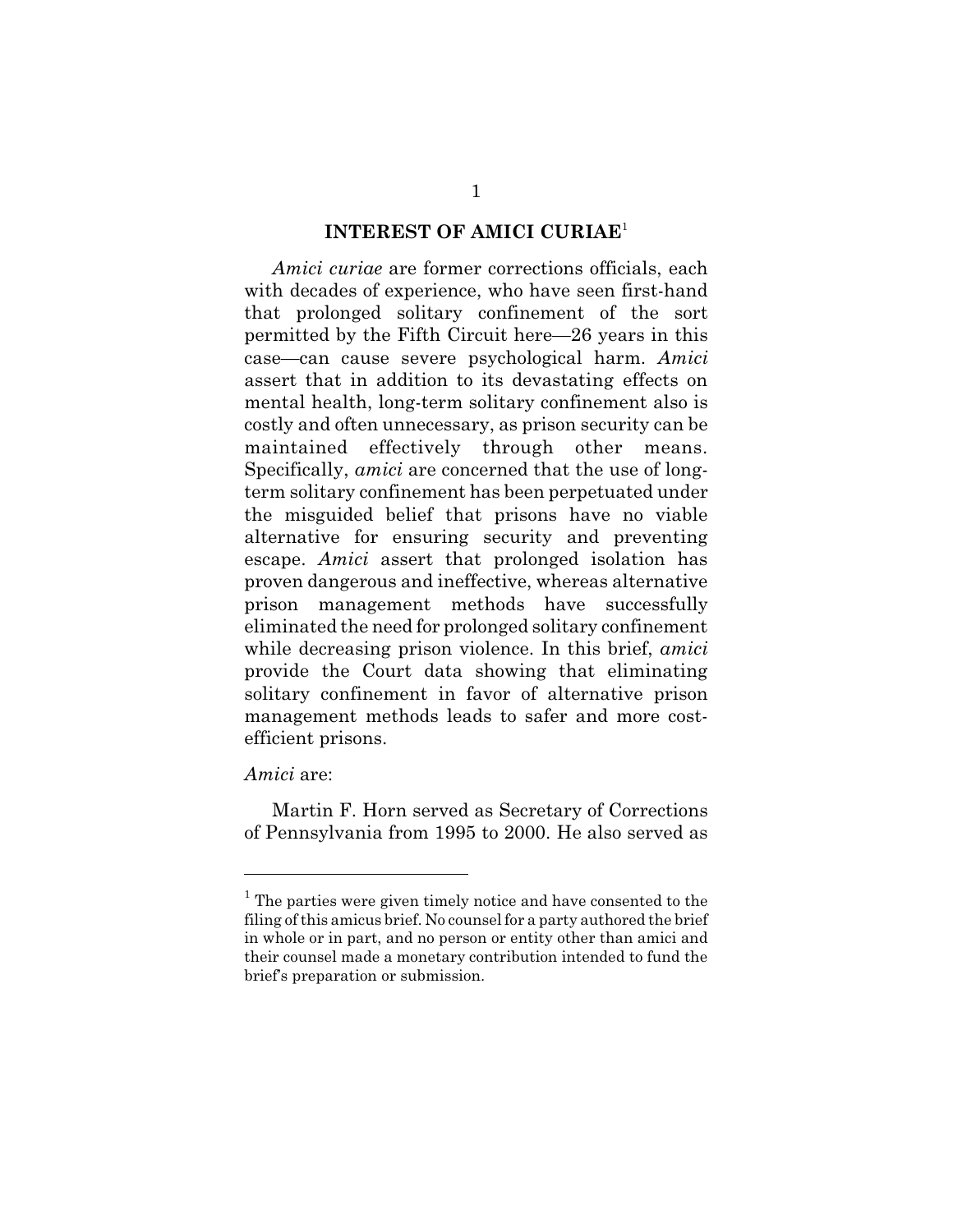Commissioner of the New York City Departments of Correction and Probation for seven years. Mr. Horn has also served as Executive Director of the New York State Sentencing Commission.

Steve J. Martin is the former General Counsel/Chief of Staff of the Texas prison system and has served in Texas gubernatorial appointments to both a sentencing commission and a council for offenders with mental impairments. He coauthored *Texas Prisons, The Walls Came Tumbling Down*, and has written numerous articles on criminal justice issues.

Ron McAndrew served as the Warden of Florida State Prison. He was responsible for death row and the operation of executions. He is a contributing author to *Death Penalty and the Victims,* a special publication by the United Nations. He has also written numerous articles on this subject in both the USA and France. Since retirement, he has operated a private consulting business for many years.

Richard Morgan was appointed Secretary of the Washington State Department of Corrections in 2016. He also was appointed to Washington State's Parole Board and elected to the Walla Walla City Council, and he has served on the Board for the Washington State Coalition to Abolish the Death Penalty since 2012.

Dan Pacholke is the former Secretary for the Washington State Department of Corrections (WDOC). He started his 33-year career as a Correctional Officer, working his way to the senior most position for the department. In 1985, he worked in one of the first intensive management units (IMUs) in WDOC, and 25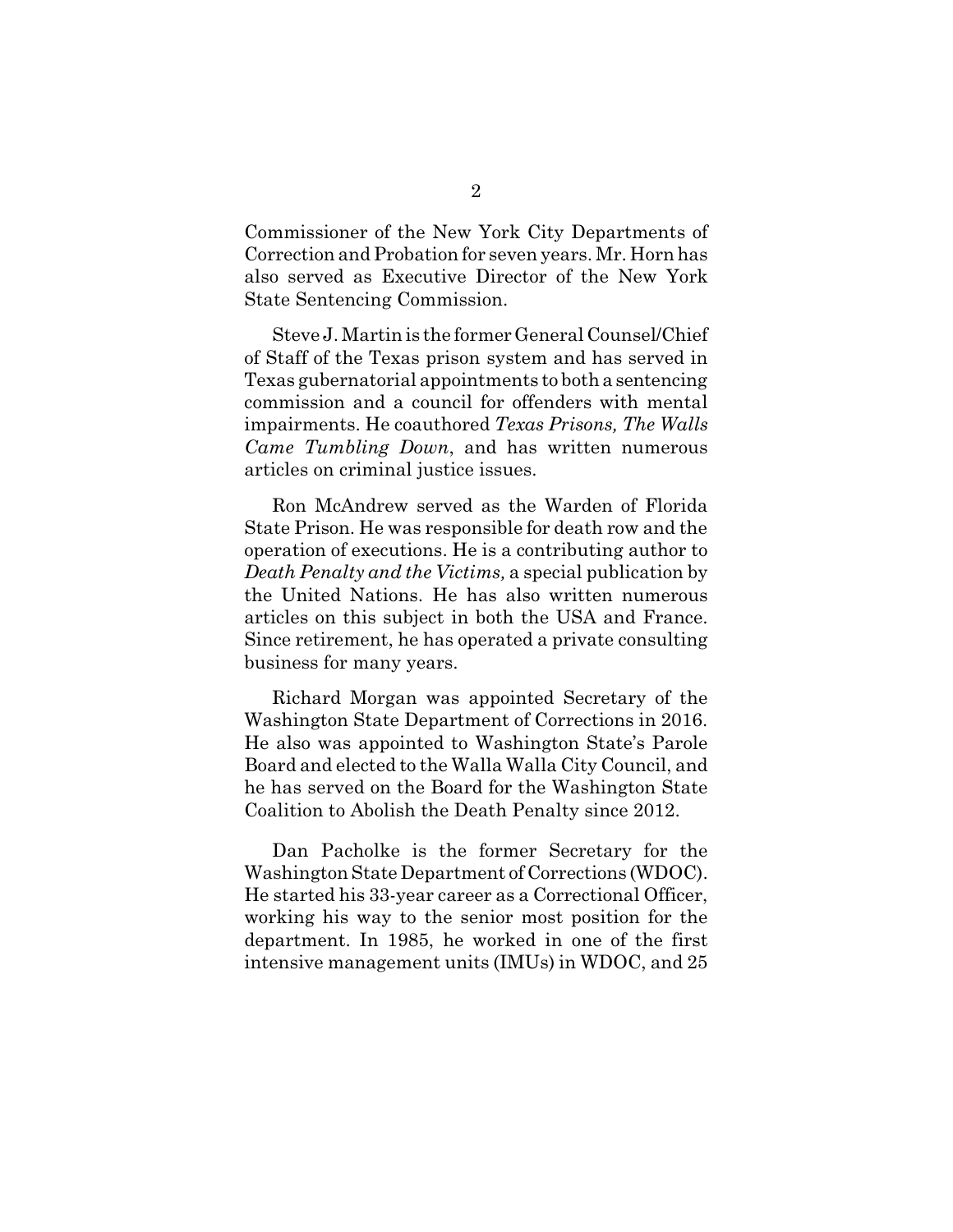years later he led the efforts to reduce the use of IMUs that resulted in a 50 percent reduction of those housed in IMUs and an over 30 percent reduction in systemwide violence. This work is described in a 2016 Department of Justice Bureau of Justice Policy Brief, *More than Emptying Beds: A Systems Approach to Segregation Reform*.

Phil Stanley is the former Commissioner of the New Hampshire Department of Corrections, reporting directly to the Governor. He has served as Superintendent of three prisons in Washington state, as Regional Administrator, and Probation Officer. He is currently a consultant for jail operations.

Eldon Vail served as Secretary of the Washington Department of Corrections from 2007 until 2011. As Director, he successfully reduced violence in the state prison system and implemented a wide array of evidence-based programs, including an intensive treatment program for people in prison with a mental illness and a step-down program for people held for long terms in solitary.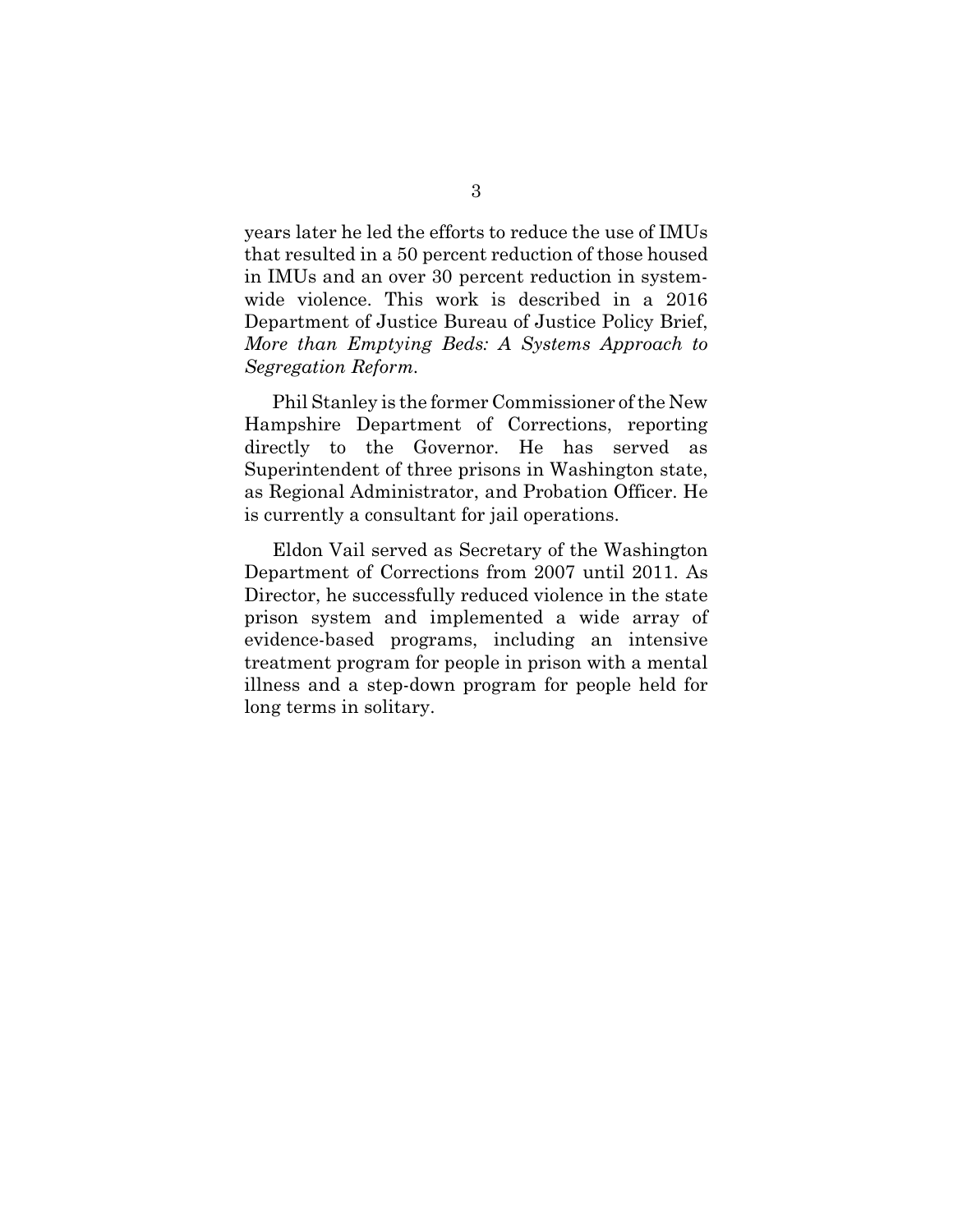#### **SUMMARY OF ARGUMENT**

Long-term solitary confinement can cause severe psychological and physical harm, and is a costly, ineffective form of punishment that does not advance penological goals or improve prison security. People in solitary confinement are locked alone in a small cell nearly all day, every day. They are unable to freely move about the prison or interact with staff and other incarcerated people. Meals are eaten just feet—sometimes inches—from the toilet and bed. Social interactions are typically limited to correctional officers delivering food or medication through a slot in a cell door; interaction with the outside world is even more limited. For those in solitary confinement, many critical programs and services afforded to people in general population are unavailable, including educational, therapeutic, and vocational programming. Opportunities for exercise are limited and take place in isolated cages, referred to by both staff and incarcerated people as "dog runs."

Unsurprisingly, the harsh conditions of solitary confinement cause substantial harm. Extensive research demonstrates how solitary confinement inflicts long-lasting physical and psychological trauma and increases the risk of suicidal behavior, as Mr. Hope has experienced firsthand in his twenty-six years in solitary confinement. But individual trauma is not the only harm caused by solitary confinement. The severe isolation increases prison violence and disorder, serves no interest in preventing incarcerated people from escaping, and inhibits rehabilitation.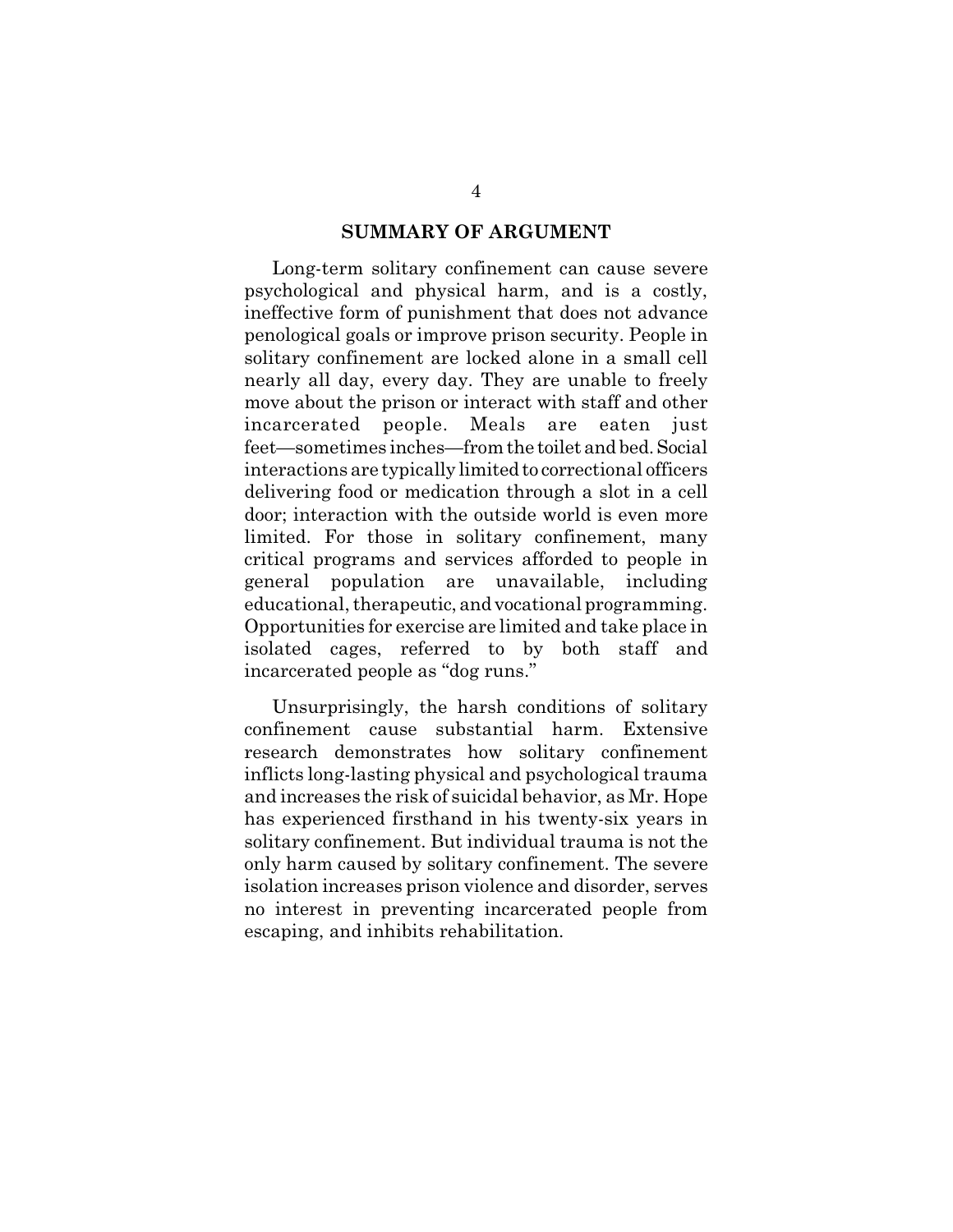Aware of isolation's harmful effects, its failure to ensure prison safety, and its tendency to increase violence in prisons, many state correctional systems have demonstrated that eliminating solitary confinement is possible through three interrelated types of reforms: reducing the number of incarcerated people sent to solitary confinement; providing rehabilitative programming that instills prosocial behaviors; and reducing the length of time incarcerated people spend in solitary. Together, these three strategies have resulted in safer prisons and safer communities while also reducing prison operating costs. Considering the availability and success of these reforms, prison administrators can no longer assert a compelling interest in keeping incarcerated people in long-term solitary confinement, and "[c]ourts and corrections officials must accordingly remain alert to the clear constitutional problems raised by keeping incarcerated people[] . . . in near-total isolation from the living world in what comes perilously close to a penal tomb."<sup>2</sup>

#### **ARGUMENT**

## **I. Placement In Solitary Confinement Subjects an Incarcerated Person to Unnecessarily Harsh And Restrictive Conditions.**

Solitary confinement units go by many names: "Administrative Confinement," "Administrative Detention," "Segregated Housing," and "Special

<sup>2</sup> *Apodaca v. Raemisch*, 139 S.Ct. 5, 10 (2018) (Sotomayor, J., respecting denial of cert.) (internal quotation omitted).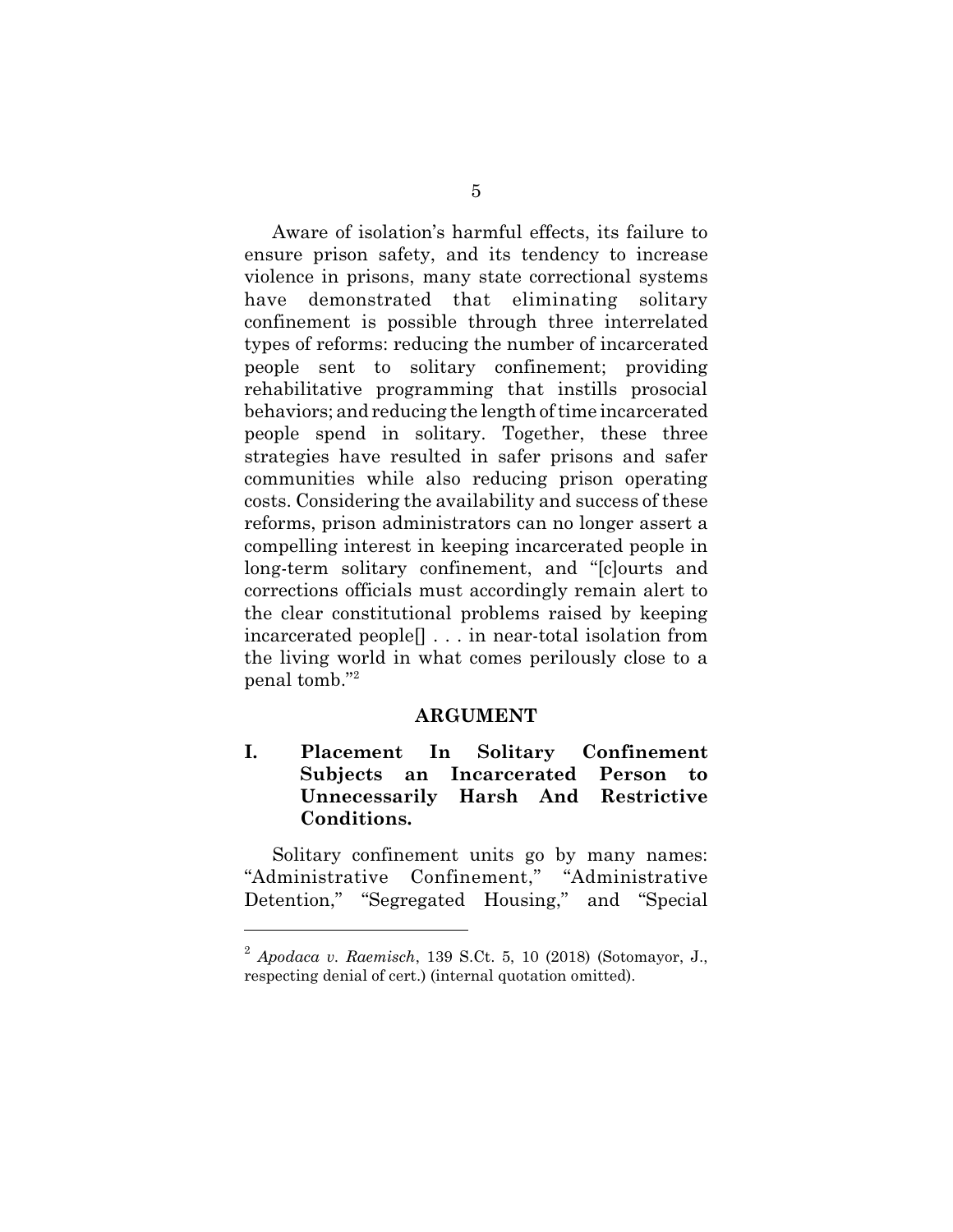Housing Unit," among others.<sup>3</sup> While these labels reflect varying justifications for isolating incarcerated person, there is no question that the underlying conditions of confinement are "an extraordinary and extreme form of imprisonment."<sup>4</sup>

People in solitary confinement are confined to small, locked cells for *at least* twenty-two to twenty-four hours per day.<sup>5</sup> They are typically deprived of virtually all human contact, environmental stimuli, and many programs and services otherwise available to people incarcerated in general population.<sup>6</sup> People in solitary confinement are only allowed to leave their cells for brief exercise periods (also alone) or other limited purposes, such as legal calls or urgent medical needs.<sup>7</sup> When allowed out of their cells, they are almost always "shackled at the wrists, waist, and legs, and escorted by one or more correctional officers."<sup>8</sup> People enduring isolation are "given only extremely limited or no opportunities for direct and normal social contact with other persons . . . and afforded extremely limited, if

<sup>3</sup> U.S. Department of Justice, *Report and Recommendations Concerning the Use of Restrictive Housing: Executive Summary*, 3-6 (Jan. 2016) (*Report and Recommendations*).

<sup>4</sup> Craig Haney, *Mental Health Issues in Long-term Solitary and "Supermax" Confinement*, 49 CRIME & DELINQ. 124, 127 (2003).

<sup>5</sup> *Report and Recommendations*, *supra* note 3 at 3, 7.

<sup>6</sup> *Wilkinson v. Austin*, 545 U.S. 209, 214 (2005).

<sup>7</sup> *Report and Recommendations*, *supra* note 3, at 28-30.

<sup>8</sup> *Id.* at 28.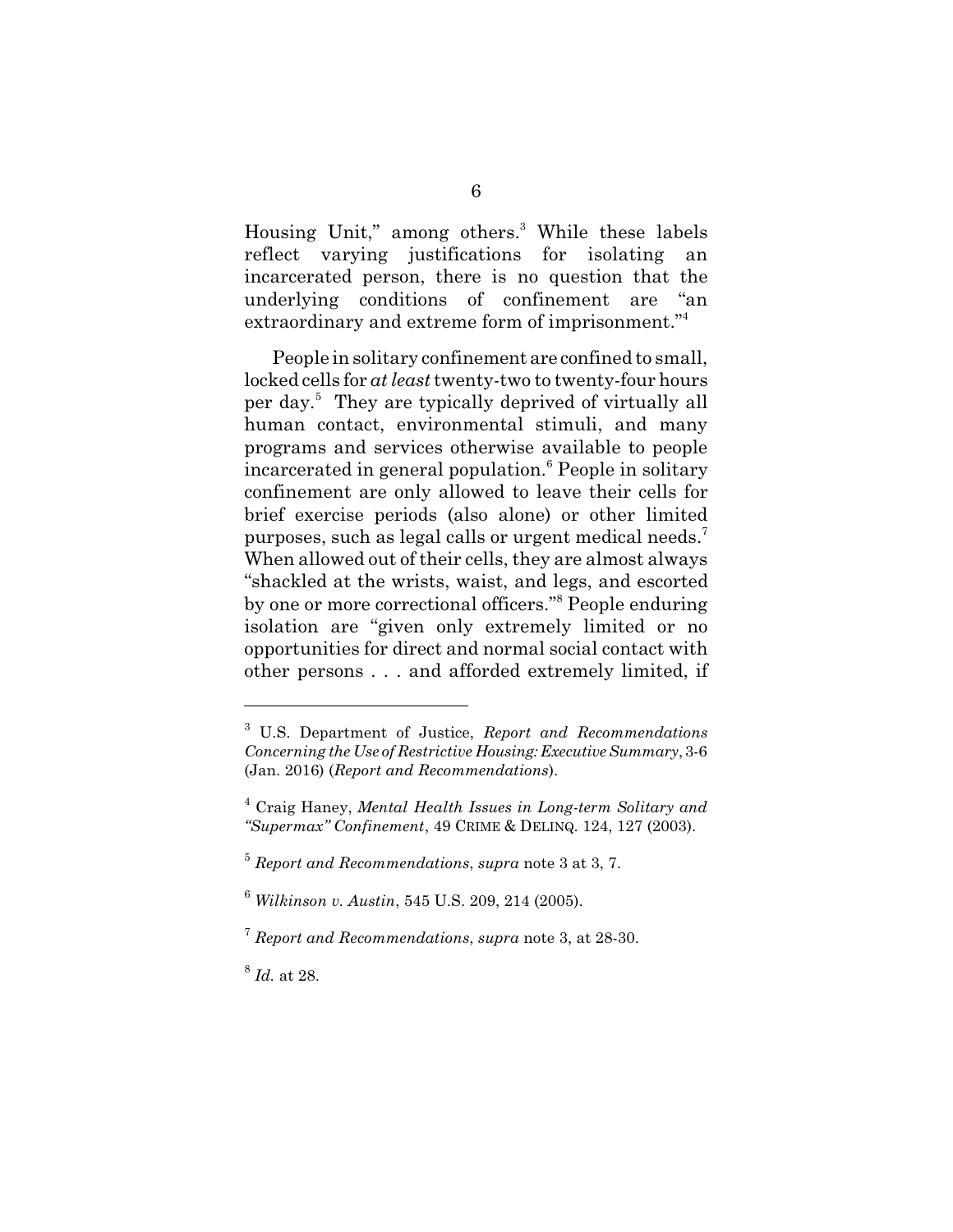any, access to meaningful programming of any kind."<sup>9</sup> And even the limited movement a person like Mr. Hope is permitted to make while in solitary confinement is further constrained by staff availability.<sup>10</sup>

Opportunities for social interaction and connection are dramatically curtailed for people solitary confinement. Phone calls are rare or entirely nonexistent; $^{11}$  Mr. Hope was allowed only a single call to his mother in 26 years. Visits with loved ones, if permitted at all, are not only limited in frequency and duration, they are also non-contact, preventing people in solitary confinement from ever touching and embracing their children, spouses, or parents.<sup>12</sup> Nor are people in solitary able to interact with other incarcerated people: the physical construction of solitary confinement units, which is designed to

<sup>9</sup> Craig Haney, *The Social Psychology of Isolation: Why Solitary Confinement is Psychologically Harmful*, 181 PRISON SERVICE JOURNAL 12, 12 n.1 (2009).

<sup>10</sup> *See generally* Expert Report of Martin Horn at 25, 30, *Parsons v. Shinn,* No. CV-12-00601-PHX-ROS (D. Ariz.) (describing conditions in Arizona Department of Corrections and how understaffing further limits the already-restrictive conditions of confinement of those in segregation).

<sup>&</sup>lt;sup>11</sup> Kenneth McGinnis et al., Report to the Federal Bureau of Prisons, *Federal Bureau of Prisons: Special Housing Unit Review and Assessment*, 217 (2014); *Solitary: The Family Experience*, Citizens for Prison Reform, 16 (2020), http://www.micpr.org/ uploads/8/9/7/1/8971956/solitary the family experience finalcompressed.pdf.

<sup>12</sup> McGinnis, *supra* note 11, at 199.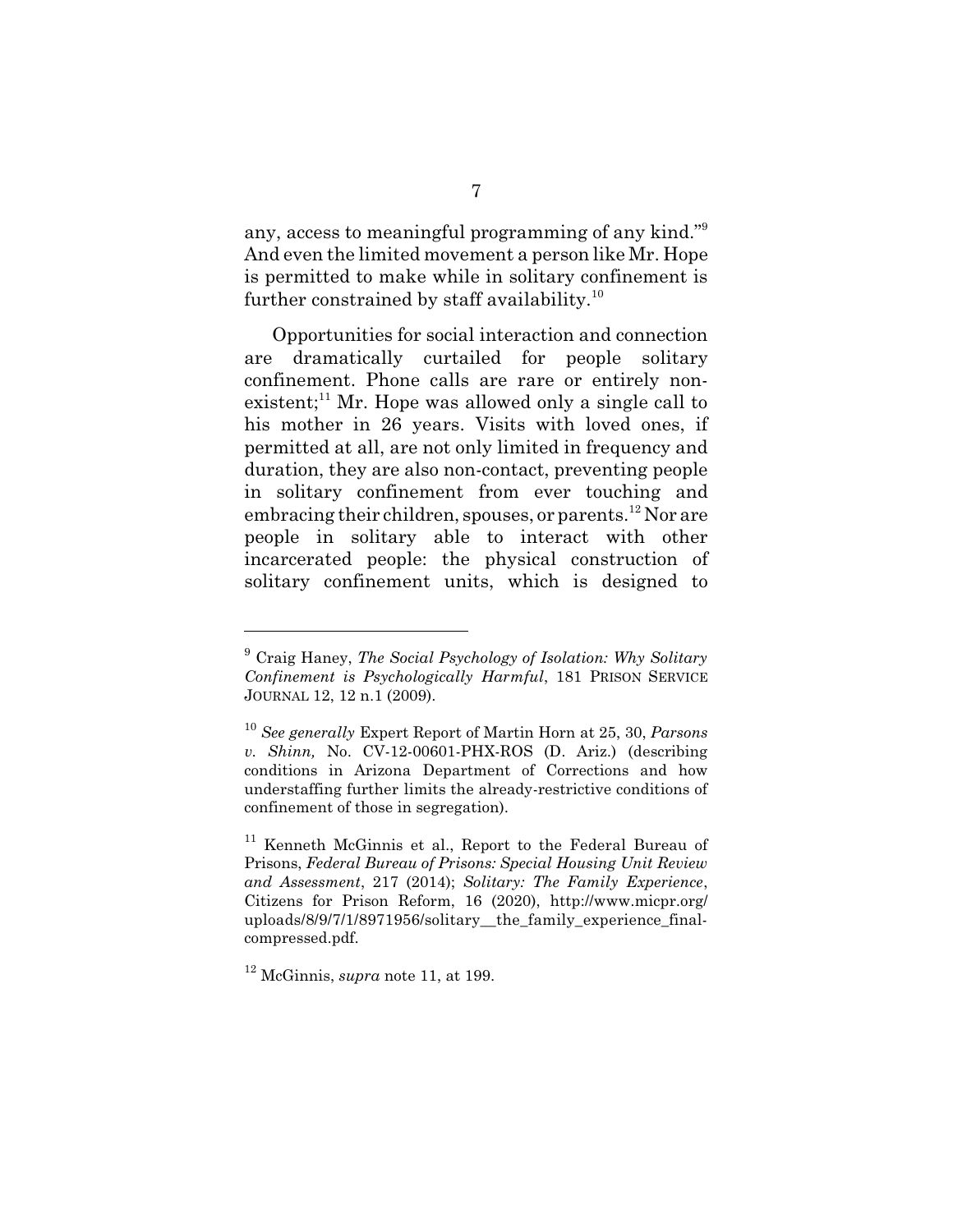discourage communication, makes association with other incarcerated people difficult or impossible.<sup>13</sup>

In general population units, incarcerated people usually have access to employment, education, or other programs offering some form of intellectual stimulation. Such "diversions [are] no doubt denied to many of today's" incarcerated people held in solitary confinement.<sup>14</sup> Because the programming available to incarcerated people in solitary confinement is restricted to activities that can take place inside their  $cell<sub>15</sub>$  access to educational or rehabilitative programming is drastically limited or non-existent.<sup>16</sup>

With so little contact with the outside world or even other incarcerated people, and so little ability to *do* anything, a person placed in isolation after an escape attempt, like Mr. Hope, is often unable to take meaningful steps to show they are no longer a "high risk" to others. Even when prison officials remove the "high risk" categorization that initially justified the person's placement in solitary—as prison officials did with Mr. Hope's "escape-risk" label—it can still be

<sup>16</sup> Solitary Watch, et al., *Louisiana on Lockdown: A Report on the Use of Solitary Confinement in Louisiana State Prisons*, 77 (2019); *Solitary Confinement in Arkansas Prisons*, 4, Decarcerate, Disability Rights Arkansas, (2021).

<sup>13</sup> *See Report and Recommendations*, *supra* note 3, at 3-4.

<sup>14</sup> *Davis v. Ayala*, 135 S.Ct. 2187, 2209 (2015) (Kennedy, J., concurring in the Court's opinion but writing separately to discuss the conditions of solitary confinement).

<sup>15</sup> *Ayala,* 135 S.Ct. at 2207-08.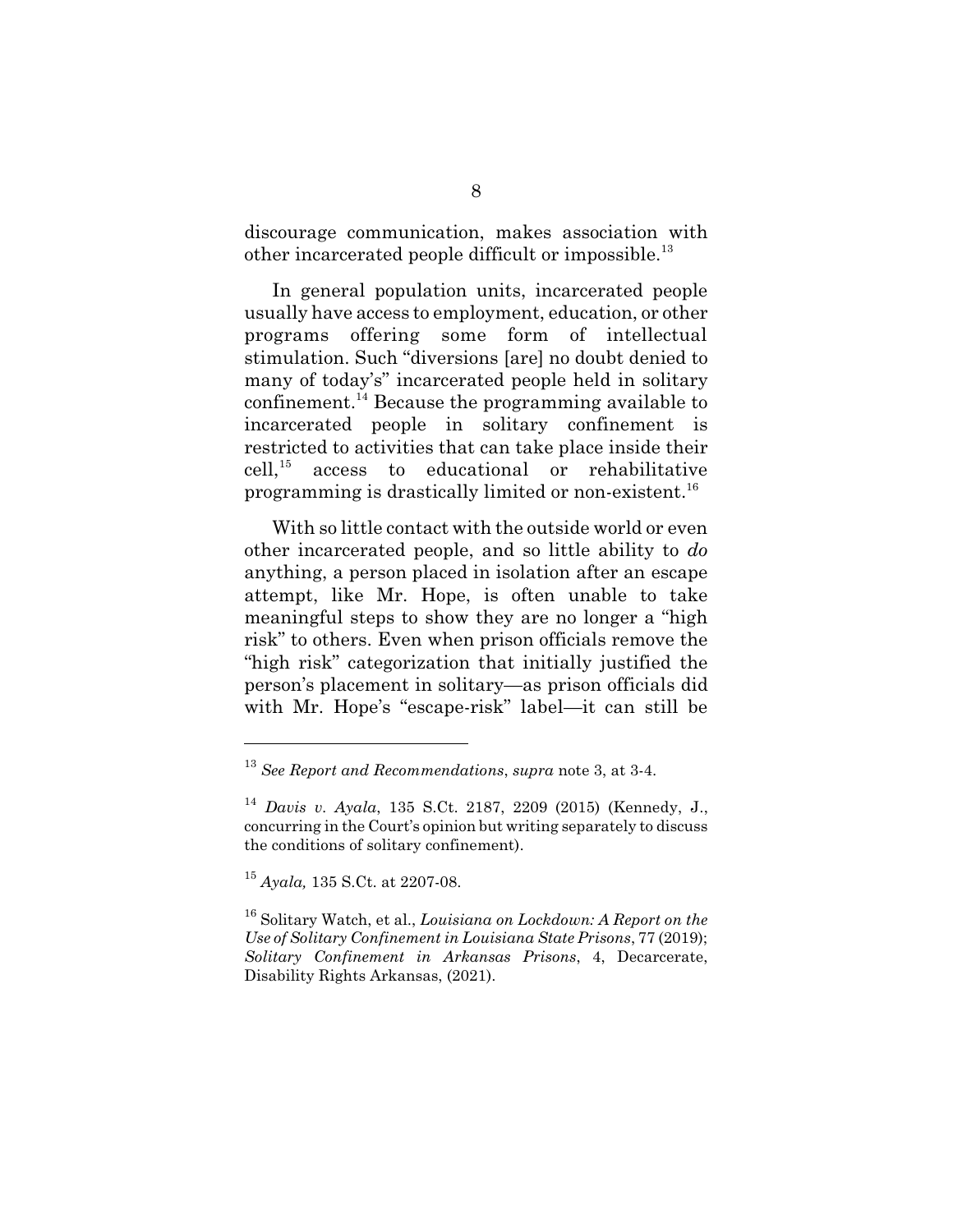difficult for them to demonstrate they are ready to safely transition to general population. Unable to take meaningful steps to re-integrate into general population, incarcerated people can and do get stuck indefinitely in solitary confinement.<sup>17</sup> As Justice Kennedy reiterated, this Court has long "recognized that…solitary confinement bears 'a further terror and peculiar mark of infamy'" not present in general population.<sup>18</sup>

Solitary confinement has devastating effects on both the mental and physical health of incarcerated people. Numerous empirical studies reporting consistent and corroborative data collected by researchers and clinicians over many decades leave no doubt that longterm solitary confinement causes extensive harm.<sup>19</sup> Prolonged isolation can result in anxiety, panic, posttraumatic stress disorder, psychotic experiences, hostility, and self-injurious behavior.<sup>20</sup> People in solitary engage in behaviors like "swallow[ing] razors,

<sup>17</sup> *See* Horn, *supra* note 10, at 14.

<sup>18</sup> *Ayala*, 135 S.Ct. at 2209.

<sup>19</sup> Craig Haney, *Restricting the Use of Solitary Confinement*, 1 ANN. REV. CRIMINOLOGY 285, 286 (2018) (collecting studies).

 $^{20}$  Association of State Correctional Administrators & The Liman Center for Public Interest Law at Yale Law School, *Reforming Restrictive Housing: The 2018 ASCA-Liman Nation-wide Survey of Time-In-Cell,* 86 (*ASCA-Liman 2018 Report*); Mimosa Luigi, et al., S*hedding Light on "the Hole": A Systematic Review and Meta-Analysis on Adverse Psychological Effects and Mortality Following Solitary Confinement in Correctional Settings*, Frontiers in Psychiatry Vol. 11 (840) 6 (2020).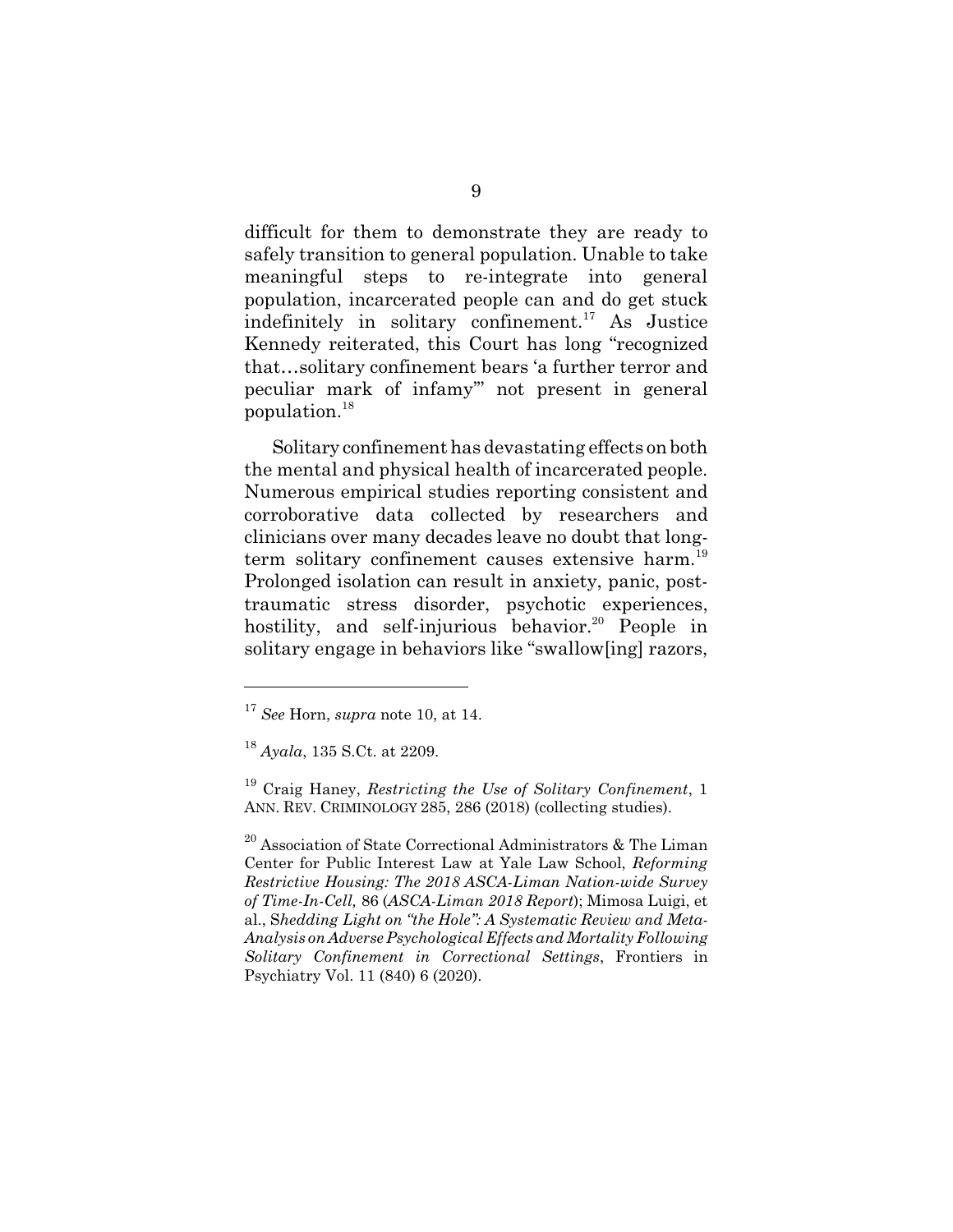smash[ing] their heads into walls, and compulsively cut[ing] flesh" to escape isolation.<sup>21</sup> Some studies have concluded that solitary confinement's impact on the human brain "is as brutal as a traumatic physical injury."<sup>22</sup> Some psychological effects of solitary, such as increased hostility, aggression, and loss of impulse control, can lead to unsuccessful re-integration into general population and the community because those housed in solitary encounter barriers in forming and resuming the vital familial and community relationships that are critical for successful reentry.<sup>23</sup>

In addition to inflicting psychological harms, solitary confinement can erode physical health, particularly for older people. Indeed, as incarcerated people like Mr. Hope age, it can become increasingly difficult for them to overcome physical and mental health barriers.<sup>24</sup> Older adults are more likely to have chronic health conditions such as heart disease, Alzheimer's disease, diabetes, and lower respiratory

<sup>23</sup> *Id.* at 32.

<sup>21</sup> Horn, *supra* note 10, at 6.

 $^{22}$  American Civil Liberties Union of Texas & Texas Civil Rights Project, *A Solitary Failure: The Waste, Cost, and Harm of Solitary Confinement in Texas*, 24 (2015) (describing results of a survey finding that ninety-five percent of people in segregation in Texas developed at least one psychiatric symptom due to solitary confinement).

<sup>24</sup> *Old Behind Bars: The Aging Prison Population in the United States*, Human Rights Watch, at 43 (Jan. 2012), https://www.hrw.org/sites/default/files/reports/usprisons0112we bwcover\_0\_0.pdf.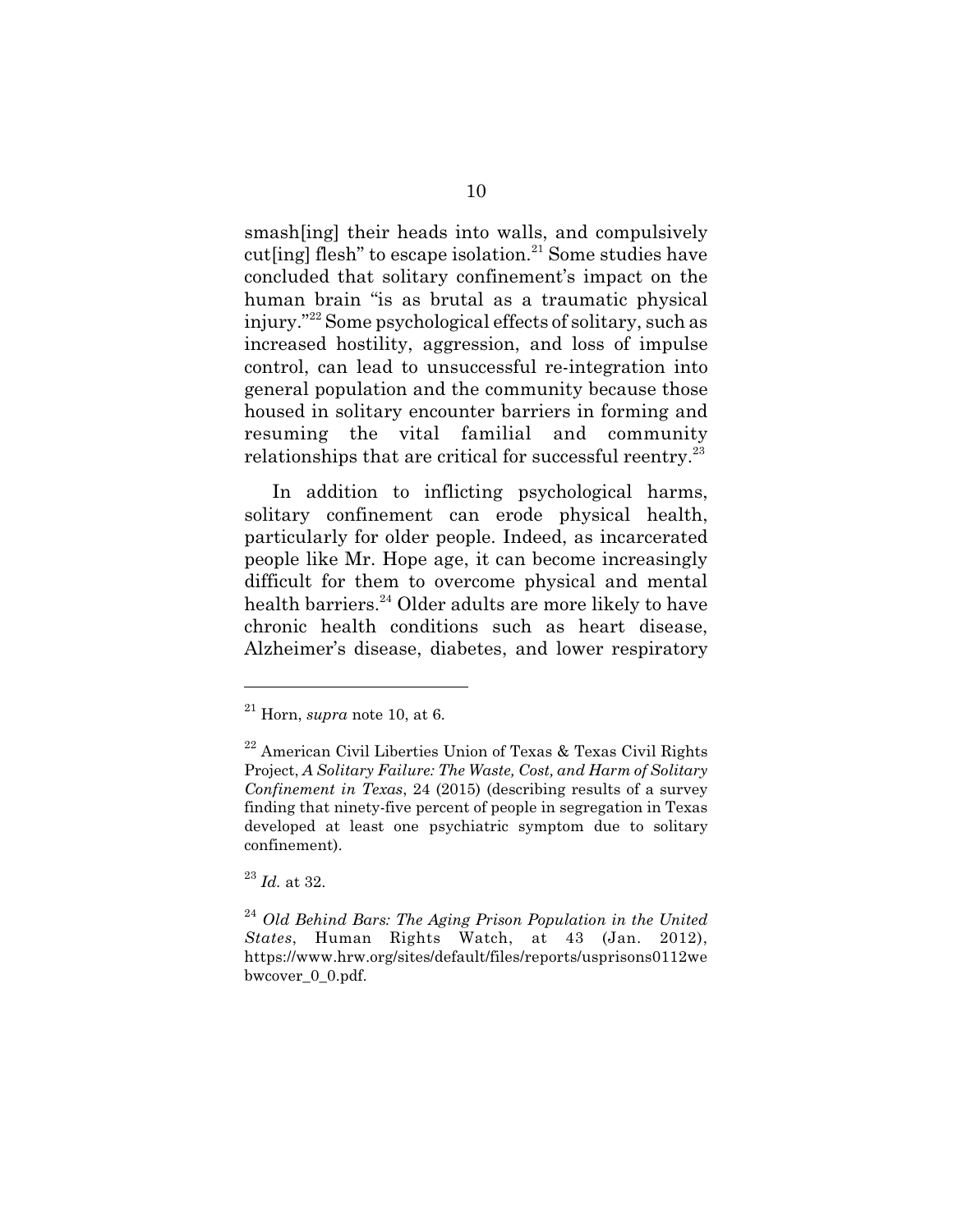disease;<sup>25</sup> "for the 73% of incarcerated people over 50 who report experiencing at least one chronic health condition, solitary confinement is especially hazardous."<sup>26</sup> Potential harms include a greater risk of fractured bones caused by vitamin D deficiencies due to a lack of sunlight, memory loss caused by sensory deprivation in an empty room, and impaired mobility due to the limited space that people in solitary have to exercise and move around. $27$  The debilitating effects of solitary confinement compound the difficulties of aging while incarcerated, and risk severely impacting the cognitive and physical capabilities of older adults.<sup>28</sup>

## **II. Solitary Confinement Does Not Reduce Violence Within Prison Systems, Does Not Improve Safety, And Is Not Necessary to Prevent Escapes.**

Nor can the harms of solitary confinement be justified based on safety concerns, as both history and current correctional practices demonstrate that penal isolation has failed to reduce violence and improve

<sup>25</sup> *The State of Aging and Health in America 2013*, Centers for Disease Control and Prevention, US Dep't of Health and Human Services, at 3, https://www.cdc.gov/aging/pdf/state-aging-health-inamerica-2013.pdf (2013).

<sup>26</sup> Lucius Couloute, *Aging alone: Uncovering the risk of solitary confinement for people over 45*, (May 2, 2017), https://www.prisonpolicy.org/blog/2017/05/02/aging\_alone/.

<sup>27</sup> Brie Williams, *Older Prisoners and the Physical Health Effects of Solitary Confinement,* 106 AMERICAN J. PUB. HEALTH (2016).

<sup>28</sup> *See id.* at 45.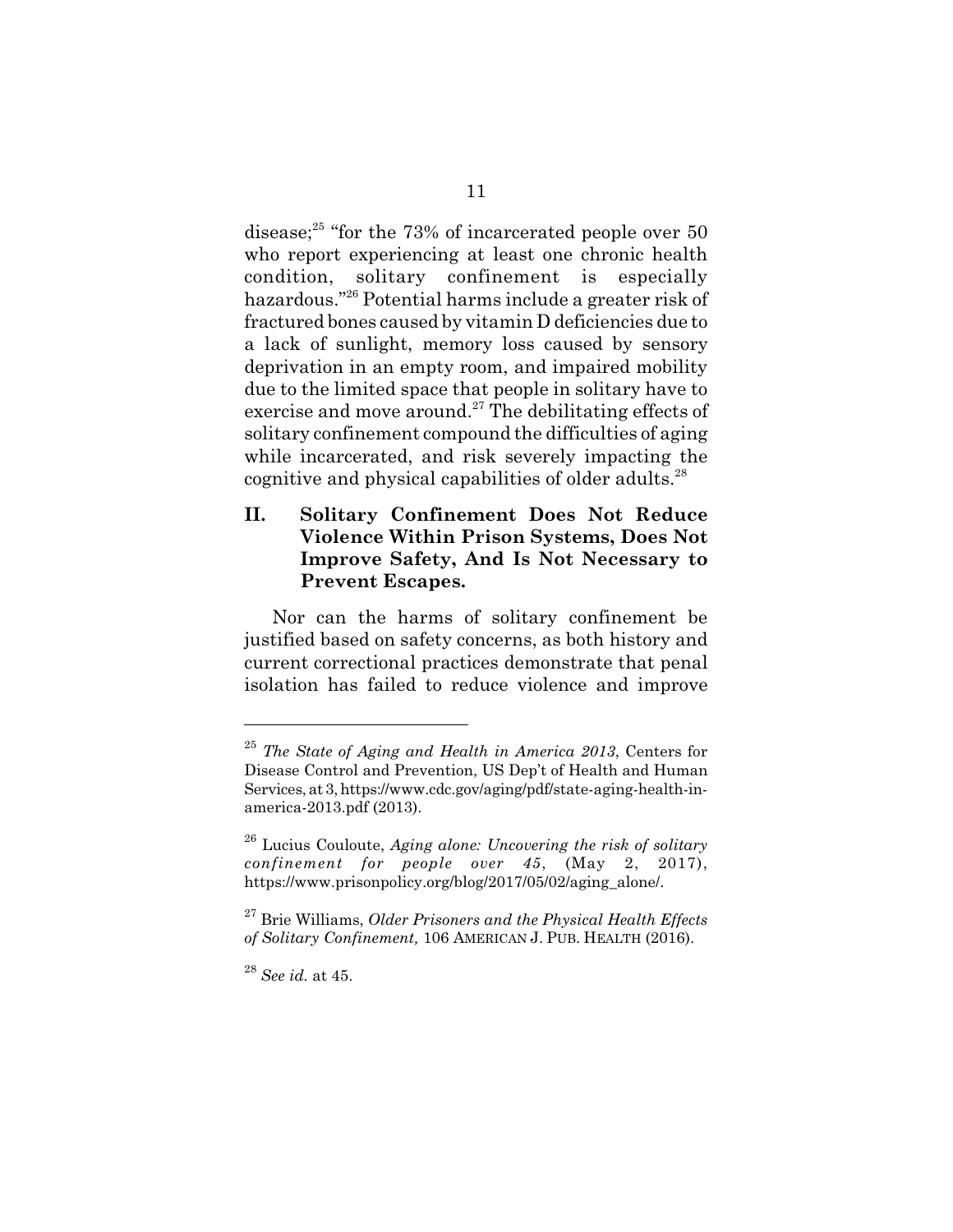safety in prisons. Over a century ago, America nearly abandoned solitary confinement as a failed experiment begetting mental illness rather than rehabilitation.<sup>29</sup> As far back as 1890, this Court called it "too severe"<sup>30</sup>; in 1939, authors of a study on prison psychiatry optimistically stated that solitary confinement was no longer used by "any civilized nation"<sup>31</sup>; and in 1959, the American Correctional Association called for its use only as a last resort.<sup>32</sup>

But in the early 1990s, solitary confinement made an exponential resurgence in American corrections, partly in reaction to exploding prison populations.<sup>33</sup> The dismantling of state-run mental health hospitals, the "War on Drugs," and the shift to mandatory minimum sentencing flooded prisons with more people than cells could hold.<sup>34</sup> The resulting overcrowded

<sup>29</sup> Elizabeth Bennion, *Banning the Bing: Why Extreme Solitary Confinement Is Cruel and Far Too Usual Punishment*, 90 IND.L.J. 741, 747-49 (2015).

<sup>30</sup> *In re Medley*, 134 U.S. 160, 168 (1890).

<sup>31</sup> Peter Scharff Smith, *The Effects of Solitary Confinement on Prison Inmates: A Brief History and Review of the Literature*, 34 CRIME & JUST. 441, 466 (2006).

<sup>&</sup>lt;sup>32</sup> Richard A. McGee, et al., American Correctional Ass'n, Manual of Correctional Standards, 246-47 (1959).

<sup>33</sup> Bennion, *supra* note 29 at 746-47.

<sup>34</sup> *See, e.g.*, Kenneth McGinnis, et. al., Report to the Federal Bureau of Prisons, Federal Bureau of Prisons: Special Housing Unit Review and Assessment (2014).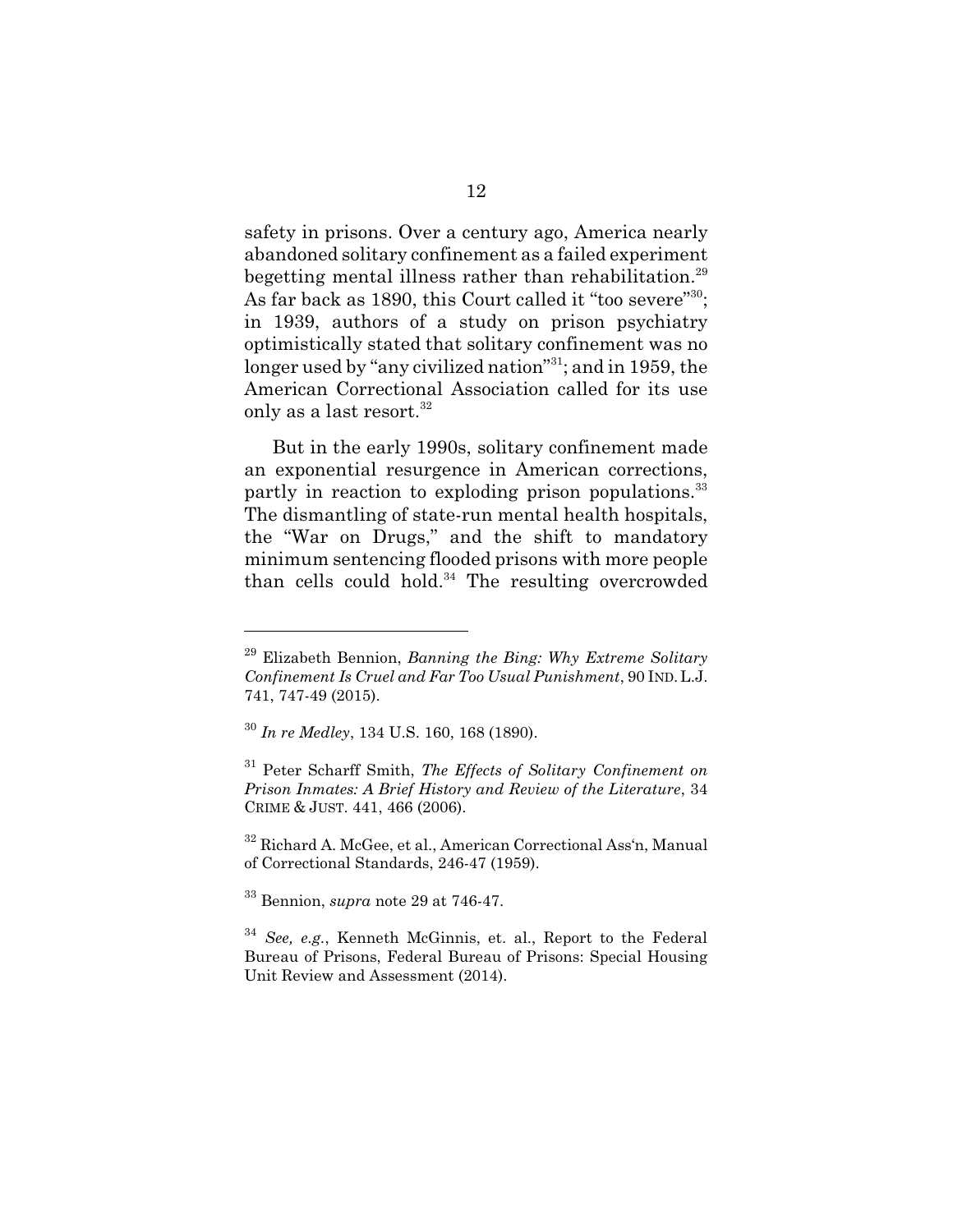prisons were ill-equipped to address the epidemic of people with mental illness, the growth of prison gangs, and the overall increase in violence.<sup>35</sup> Corrections officials believed they could pinpoint the "troublemakers" and the "worst of the worst" who most frequently engaged in prison violence and then isolate them to restore order. $36$  As a result, many states and the Federal Bureau of Prisons built solitary confinement units and "supermax" prisons. $37$  in the belief that removing incarcerated people labeled as "difficult" from the general population would reduce prison violence.<sup>38</sup> They were wrong.

The increased use of solitary confinement "was not associated with reductions in facility or systemwide misconduct and violence."<sup>39</sup> Instead, studies showed that "[p]risons with higher rates of restrictive housing

<sup>35</sup> Bennion, *supra* note 29 at 750.

<sup>36</sup> Chad S. Briggs et al., *The Effect of Supermaximum Security Prisons on Aggregate Levels of Institutional Violence*, 41 Criminology 1341, 1341-42 (2006).

<sup>37</sup> Bennion, *supra* note 29, at 751-752.

<sup>38</sup> Briggs, *supra* note 36, at 1342.

<sup>39</sup> B. Steiner & C.M. Cain, U.S. Dep't of Justice, *The Relationship Between Inmate Misconduct, Institutional Violence, and Administrative Segregation: A Systematic Review of the Evidence, Restrictive Housing in the U.S.: Issues, Challenges, and Future Directions* 165, 179 (2016); *see also* R.M. Labrecque, *The Effect of Solitary Confinement on Institutional Misconduct: A Longitudinal Evaluation* (Aug. 2015) (unpublished Ph.D. dissertation, Univ. of Cin.).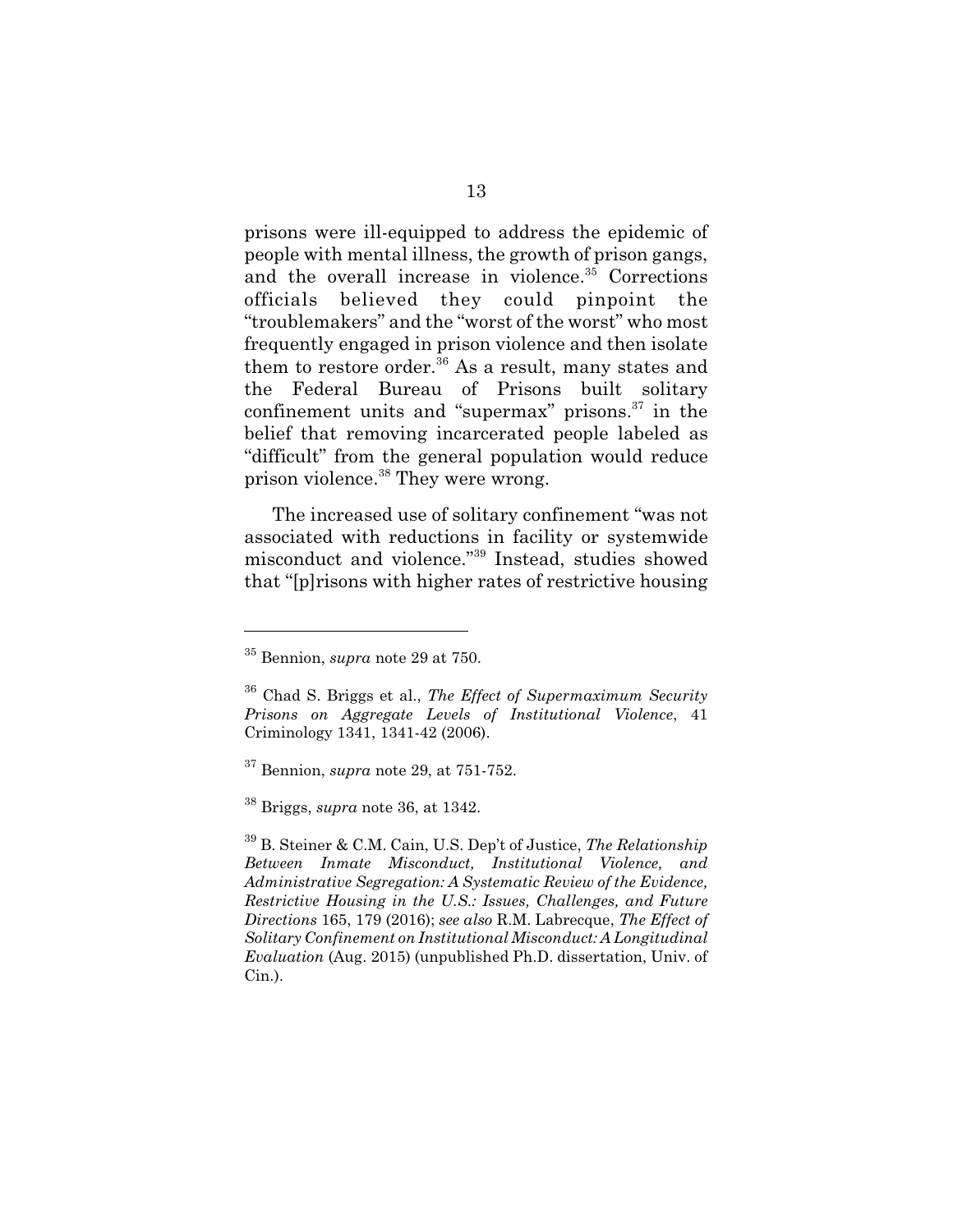had higher levels of facility disorder."<sup>40</sup> Psychologists determined that the social pathology caused by isolation led incarcerated people to "occupy this idle time by committing themselves to fighting against the system."<sup>41</sup> Texas, for example, experienced a 104 percent increase in assaults involving incarcerated people, which correctional staff directly attributed to the overuse of solitary confinement.<sup>42</sup>

In addition to solitary confinement causing increased disruption within prisons, studies have shown that those released from long-term isolation are also more likely to recidivate than their counterparts who were housed in general population.<sup>43</sup> As Senator Patrick Leahy recognized during a congressional hearing on solitary confinement, "Not only do these studies show that segregation does…nothing to lower overall rates of violence, there is evidence that it actually increases recidivism rates…posing a danger to

<sup>40</sup> Allen Beck, U.S. Dep't of Justice, *Use of Restrictive Housing in U.S. Prisons and Jails*, 2011-12 (2015), https://www.bjs.gov/content /pub/pdf/urhuspj1112.pdf.

<sup>41</sup> Haney, *Mental Health Issues, supra* note 4, at 140.

<sup>42</sup> American Civil Liberties Union of Texas & Texas Civil Rights Project, *supra* note 22, at 32.

<sup>43</sup> *Solitary Confinement; Inhumane, Ineffective, and Wasteful*, Southern Poverty Law Center, at 13-14, (2019), https://www.splcenter.org/sites/default/files/com\_solitary\_confin ement\_0.pdf.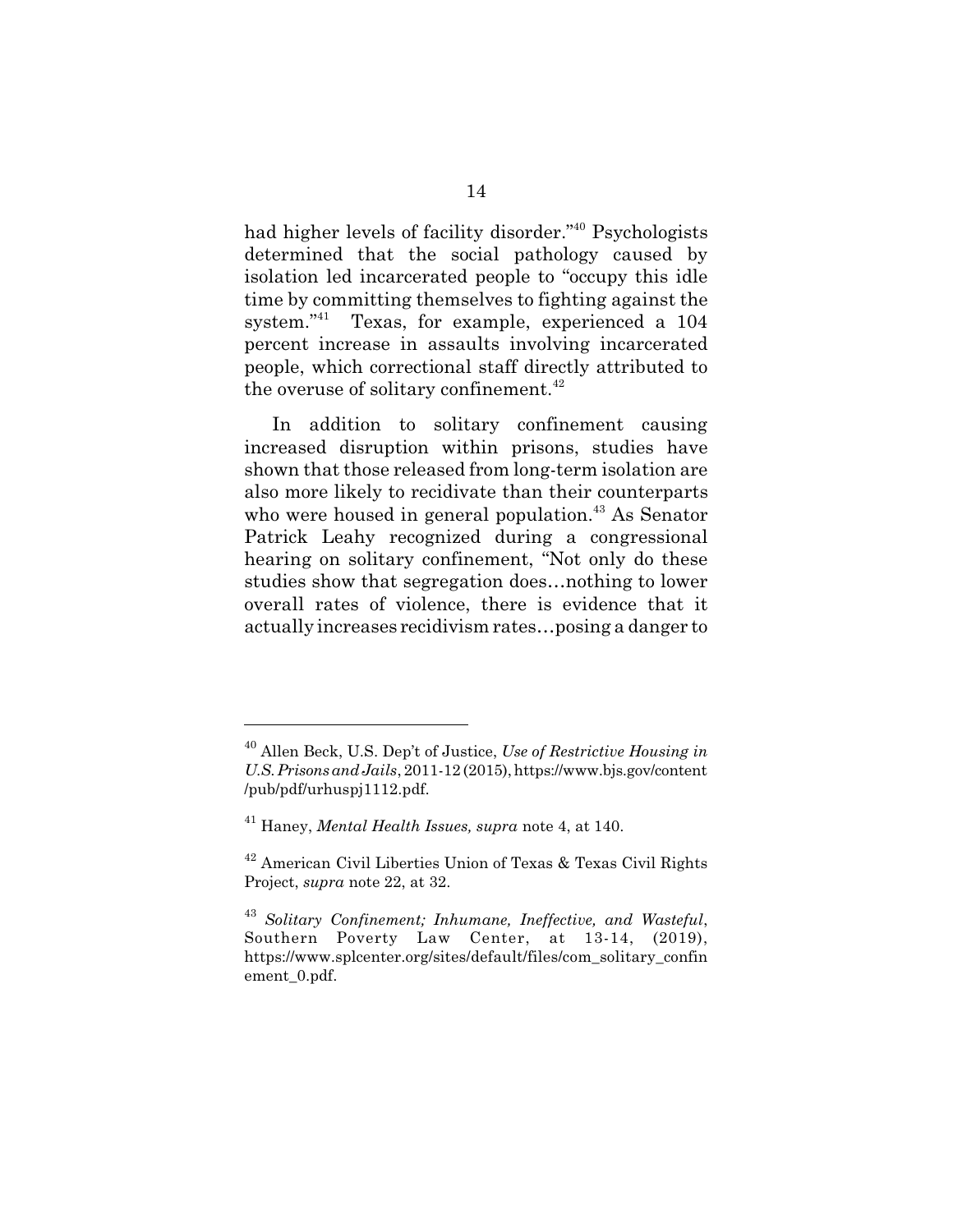the public."<sup>44</sup> The recidivism rates for those in solitary confinement are higher than average when compared to incarcerated individuals in general population.<sup>45</sup> Additionally, the significant decrease in recidivism rates among incarcerated people as they age illustrates that solitary confinement is particularly unnecessary in reducing violence among older incarcerated people. For example, people in Mr. Hope's age category, fifty to fifty-nine, are less than half as likely to recidivate as their younger counterparts.<sup>46</sup>

### **A. Limiting The Use of Solitary Confinement Actually Improves Safety.**

Mindful of isolation's harm and its failure to reduce prison violence in prisons, states began to reevaluate their use of solitary confinement. By 2015, over onethird of state correctional systems had initiated restrictions on solitary confinement.<sup>47</sup> Eight

<sup>44</sup> *Reassessing Solitary Confinement: The Human Rights, Fiscal and Public Safety Consequences: Hearing Before the Subcomm. on the Constitution, Civil Rights and Human Rights*, (2012) (Statement of Sen. Patrick Leahy).

<sup>45</sup> *Solitary Confinement; Inhumane, Ineffective, and Wasteful*, *supra* note 43, at 13-14; *Facts: The Torture of Solitary Confinement in NY*, New York Campaign for Alternatives to Isolated Confinement (2021), http://nycaic.org/facts/.

<sup>46</sup> Kim Steven Hunt & Billy Easley II, *The Effects Of Aging On Recidivism Among Federal Offenders*, United States Sentencing Commission, at 22 (2017).

<sup>&</sup>lt;sup>47</sup> The Association of State Correctional Administrators & The Liman Center for Public Interest Law at Yale Law School, *Aiming to Reduce Time-In-Cell: Reports from Correctional Systems on the*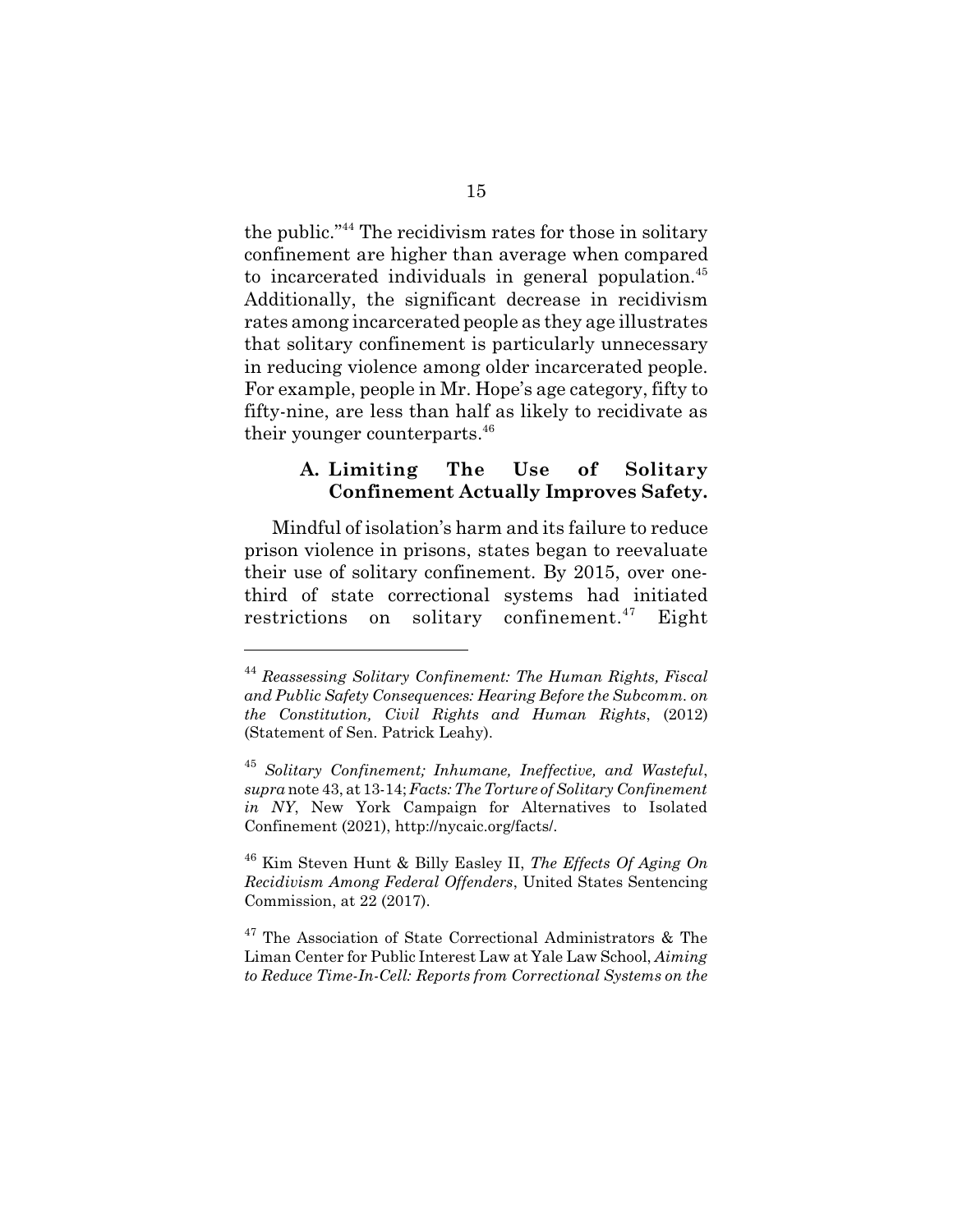states—Colorado, Idaho, Maine, Nebraska, North Carolina, North Dakota, and Washington—reported substantial, system-wide reforms, reducing the population of people in solitary confinement from nearly 100,000 to approximately  $60,000$  in four years.<sup>48</sup> In 2019, twenty-eight states introduced legislation to ban or restrict solitary confinement, and twelve states passed reform legislation.<sup>49</sup>

Putting prisoners into isolation did not reduce violence, and the corollary also proved true: letting incarcerated people out of solitary confinement has not increased violence. Instead, reforms limiting the use of solitary confinement have resulted in a significant *decrease* in prison violence.<sup>50</sup>A dramatic reduction in

<sup>48</sup> *Id*.

*Numbers of Prisoners in Restricted Housing and on the Potential of Policy Changes to Bring About* Reforms 7, 10 (2016) (*ASCA-Liman 2016 Report*).

<sup>49</sup> Amy Fettig, American Civil Liberties Union, *2019 Was a Watershed Year in the Movement to Stop Solitary Confinement* (2019), https://www.aclu.org/news/prisoners-rights/2019-was-awatershed-year-in-the-movement-to-stop-solitary-confinement/.

<sup>50</sup> *See*, *e.g.*, Marc A. Levin, Esq., *Testimony Before the U.S. Senate Judiciary Subcommittee on The Constitution, Civil Rights and Human Rights* 3 (Feb. 25, 2014), https://www.judiciary.senate.gov /imo/media/doc/02-25-14LevinTestimony.pdf *(Levin Testimony*); Rick Raemisch, remarks at *Rethinking Restrictive Housing: What's Worked in Colorado?* (Sept. 17, 2018) (*Raemisch Remarks*); *Focused Deterrence Initiatives to Reduce Group Violence in Correctional Facilities: A Review of Operation Workplace Safety and Operation Stop Violence*, ACA 2018 Winter Conference Seminar 18-23 (on file with author) (*Focused Deterrence*).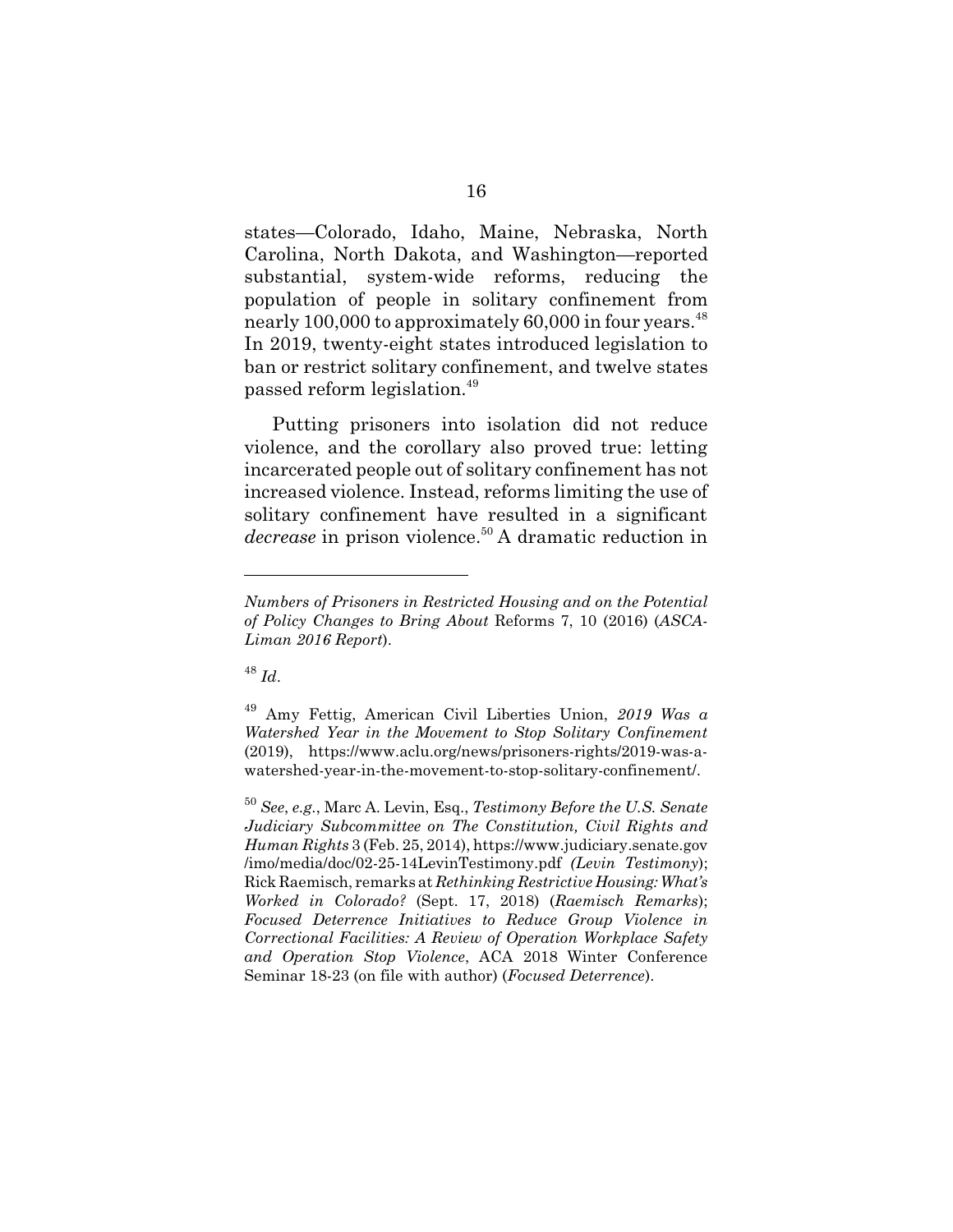violence occurred following the adoption of solitary confinement reforms and a group violence deterrence strategy in Washington. $51$  "In the model's first year of implementation at its pilot facility, assaults against staff, the use of weapons, and multi-man fights were reduced by 50%."<sup>52</sup> Between 2014 and 2017, violent incidents within the two high-security Washington prisons utilizing this model decreased by nearly sixty percent and staff assaults decreased by nearly ninety percent.<sup>53</sup> In Colorado, which reports reducing the population of people in solitary confinement from seven percent of the prison population to one percent, prison officials report that assaults against staff declined by forty to fifty percent, and assaults against other incarcerated people declined by fifty to seventy percent.<sup>54</sup>

Barely a year after launching solitary confinement reforms in 2013, Maine prisons reported substantial reductions in violence and use of force, chemicals, restraint chairs, and self-mutilation, which were

<sup>51</sup> Dan Pacholke & Sandy Felkey Mullins, J.D., *More Than Emptying Beds: A Systems Approach to Segregation Reform* 1, 5 (2016), https://bja.ojp.gov/sites/g/files/xyckuh186/files/ publications/MorethanEmptyingBeds.pdf *(Pacholke & Mullins*)*; see generally* Terry Kupers, *Solitary: The Inside Story of Supermax Isolation and How We Can Abolish It*, 171-211 (2017) (*Abolishing Isolation*)*.*

<sup>52</sup> *Pacholke & Mullins*, *supra* note 51, at 8.

<sup>53</sup> *Focused Deterrence*, *supra* note 50, at 18.

<sup>54</sup> *Levin Testimony*, *supra* note 50, at 3; *Raemisch Remarks*, *supra* note 50.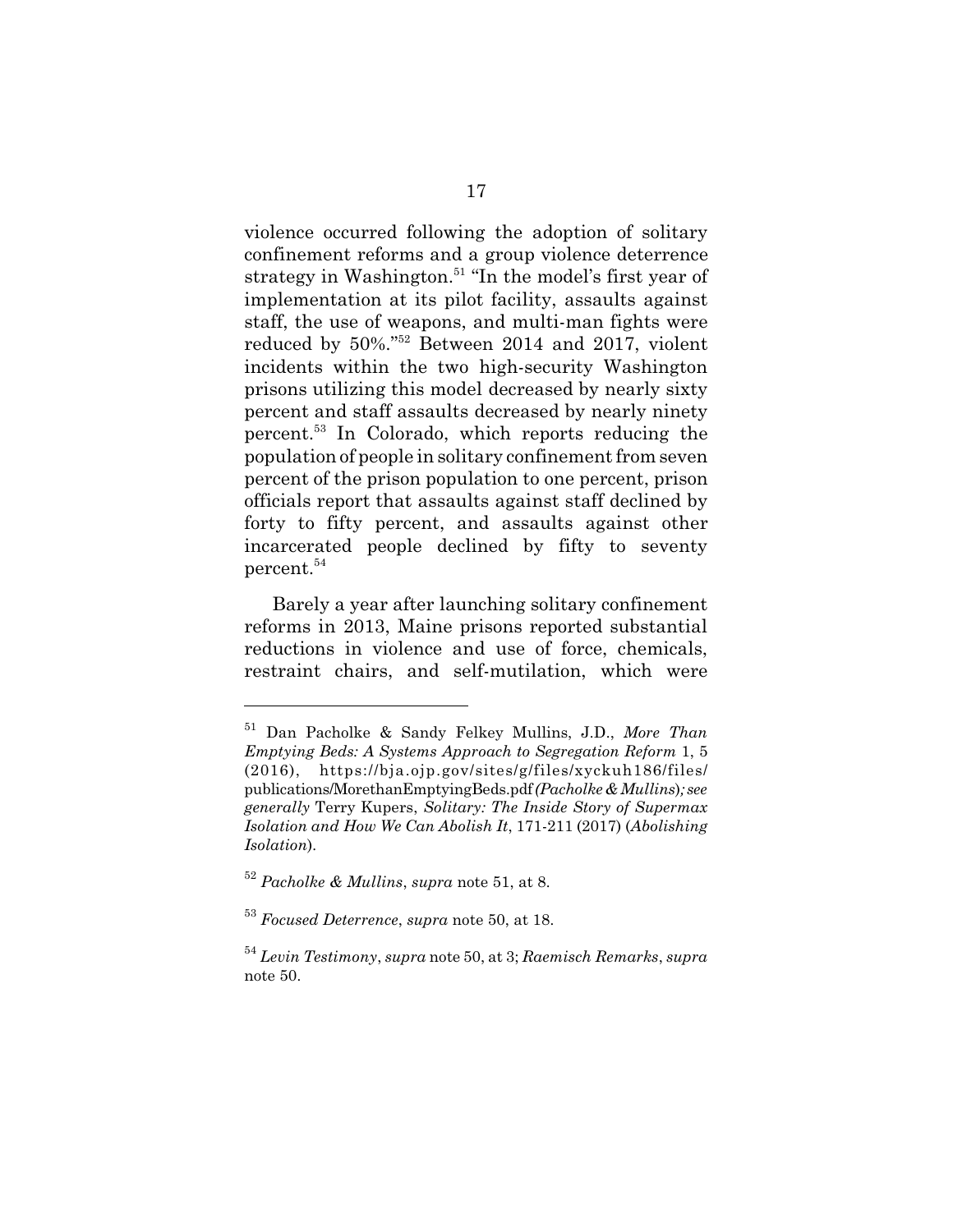among the most prevalent issues previously facing officials.<sup>55</sup> In 2018, in North Dakota, extreme incidents like suicide attempts used to occur three or more times every week in solitary, but after dramatic reductions in the use of isolation, these incidents now occur only a few times each year.<sup>56</sup> In each of these reforming states, housing fewer people in solitary confinement actually *improved* the security of prisons.

## **B. Long-term Solitary Confinement Is Not Necessary to Prevent Escapes.**

Solitary confinement is sometimes invoked, as it was here, as a solution to the problem of prison escapes. But advances in penal technology render segregation unnecessary for this purpose. Advanced security measures provide viable and effective ways of preventing prison escapes, as evidenced by the reduction of escapes in recent years.<sup>57</sup> In 2000, only .37 percent of incarcerated individuals in adult state and federal correctional facilities escaped.<sup>58</sup> Nearly twenty

<sup>57</sup> *See Handbook on Dynamic Security and Prison Intelligence*, UN Office on Drugs and Crime, 14 (2015).

<sup>58</sup> Allen J. Beck & Paige M. Harrison, *Prisoners in 2000*, Bureau of Justice Statistics (Aug. 2001), https://bjs.ojp.gov/ content/pub/pdf/p00.pdf; *Number of escapees from state and federal*

<sup>55</sup> *Levin Testimony*, *supra* note 50, at 3.

<sup>56</sup> Cheryl Corley, *North Dakota Prison Officials Think Outside the Box to Revamp Solitary Confinement*, NPR Morning Edition (July 31, 2018, 5:01 a.m.), https://www.npr.org/2018/07/31/ 630602624/north-dakota-prison-officials-think-outside-the-box-torevamp-solitary-confineme.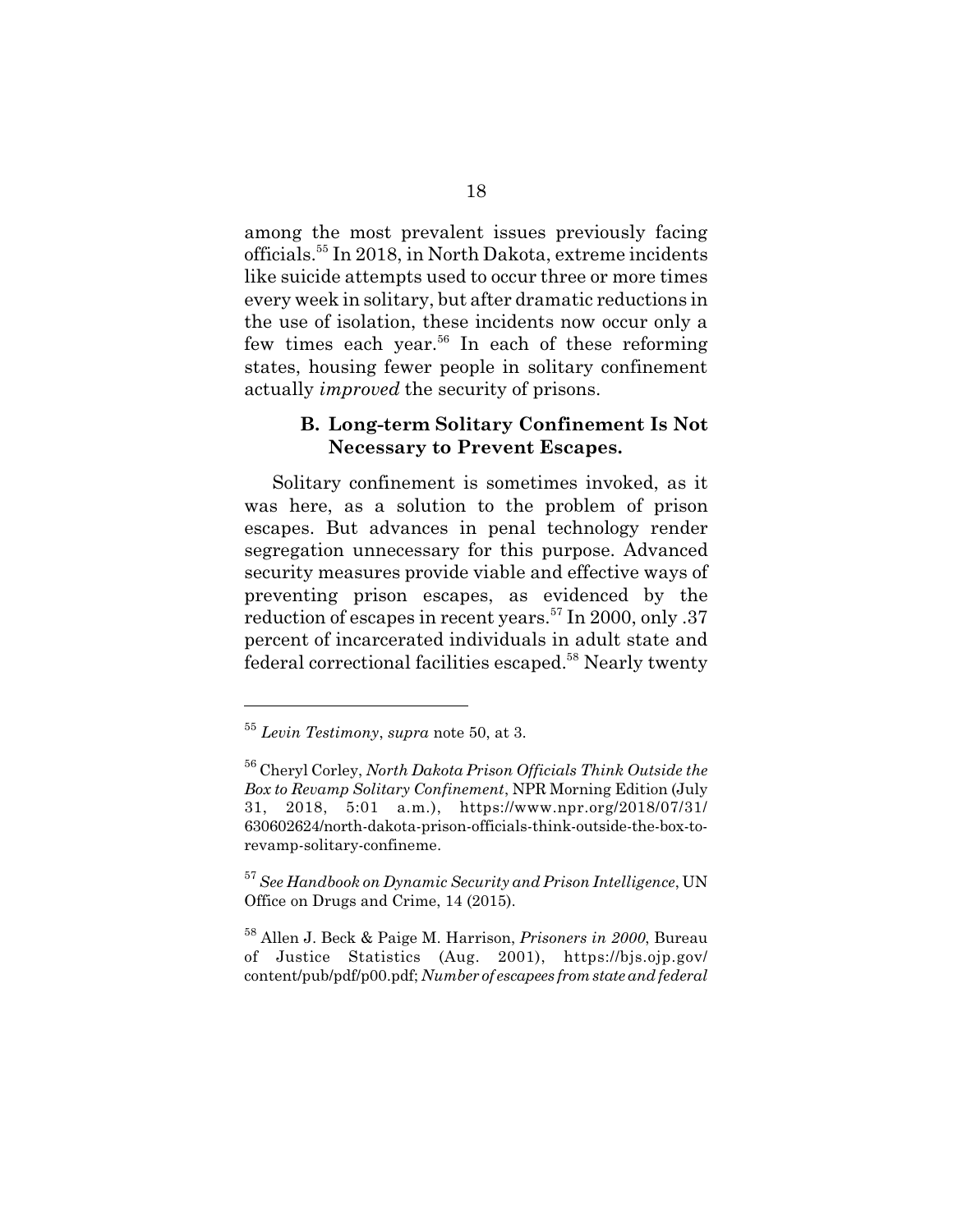years later, as the total number of people in prison grew by 3.5 percent, the number of escapees dropped —with only .15 percent of incarcerated individuals escaping.<sup>59</sup>

This 132 percent decrease in escapes is largely due to the security measures in use in modern prisons. $60$ Prisons implement a range of measures to prevent escapes depending on the security level of the facility. These include the architecture of the buildings, the strength of the walls, the specifications of the perimeter wall and fences, and the placement of watchtowers, as well as cameras, metal detectors, x-ray machines and scanners and other security devices.<sup>61</sup>

Beyond these additional physical security measures in and around the facility, prisons have successfully implemented other new technologies to prevent escapes, including improved surveillance and alarm

*prisons in the United States from 2000 to 2019*, Statista (Oct. 2021), https://www.statista.com/statistics/624069/number-ofescapees-from-prisons-in-the-us/.

<sup>59</sup> E. Ann Carson, *Prisoners in 2019*, Bureau of Justice Statistics (Oct. 2020), https://bjs.ojp.gov/content/pub/pdf/p19.pdf; Statista, *supra* note 57.

<sup>60</sup> Mark Fahey & Nick Wells, *The Murky Math of Prison Escapes*, CNBC (June 12, 2015), https://www.cnbc.com/2015/06/12/themurky-math-of-counting-prison-escapes.html.

<sup>61</sup> *Handbook on Dynamic Security and Prison Intelligence*, *supra* note 57, at 9-11.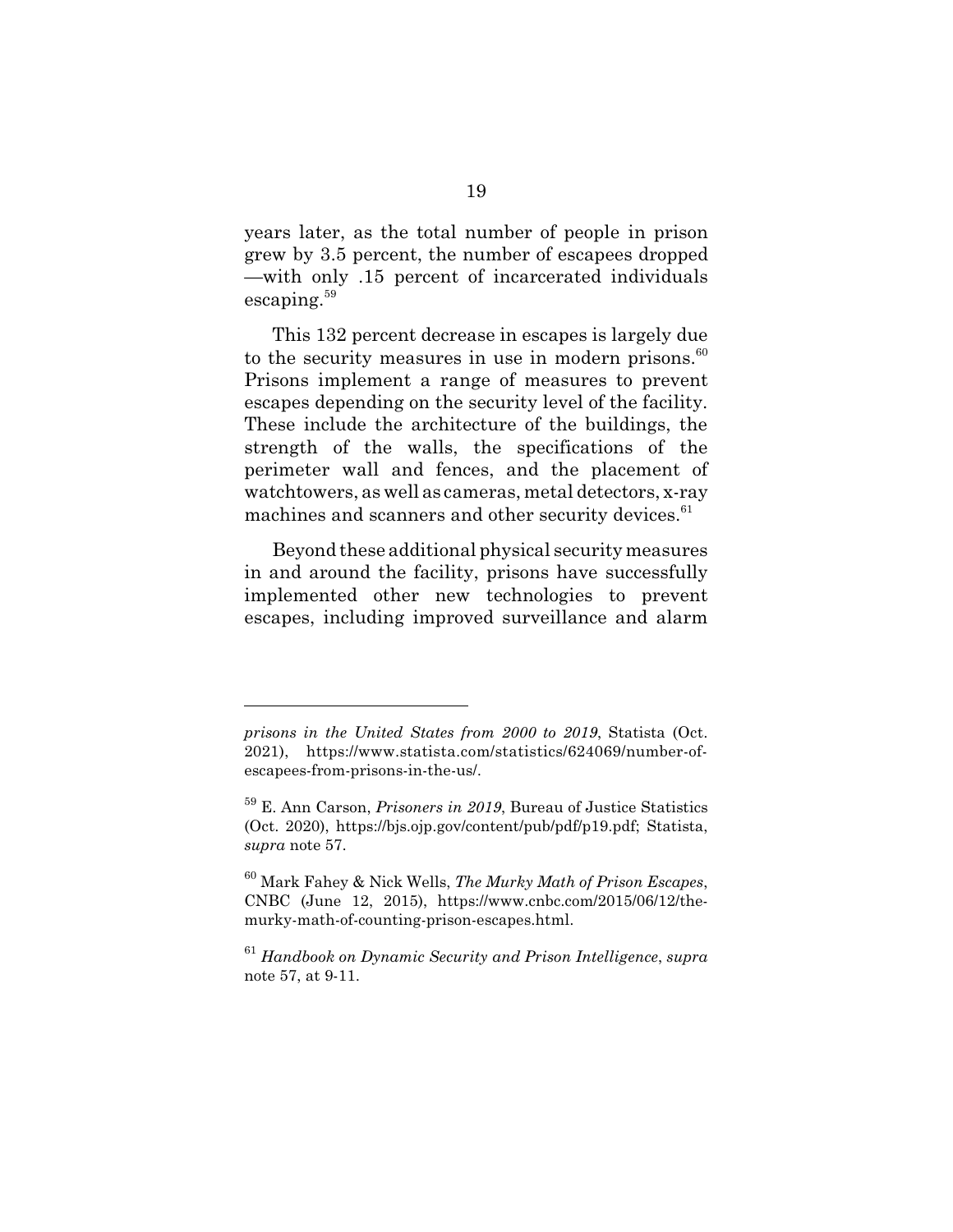systems.<sup>62</sup> If the surveillance system detects a breach in security, the technology will alert correctional officers.<sup>63</sup> These systems also record footage of the potential security breach, which allows correctional staff as well as other law enforcement to access the video in real-time from inside or outside the prison. $64$ Motion detectors inside prisons can be used to alert staff to unusual movements or concentrations of incarcerated people.<sup>65</sup> Movement can be stored and studied in order to prevent future security issues, like escapes.

There is increasing recognition of the role of enhanced technology in correctional security, including the prevention of escapes. In a recent example, Senator Jon Osoff introduced the Prison Camera Reform Act of  $2021$ ,  $^{66}$  which requires federal prisons to evaluate their basic security technology, such as cameras, report the flaws to Congress, such as blind spots, and create a

<sup>65</sup> *Id.*

<sup>62</sup> Max Kutner, *Recent Prisoner Escapes Have One Common Factor: Hospital Visits*, Newsweek, (Apr. 5, 2015), https://www.newsweek.com/recent-prisoner-escapes-have-onecommon-factor-hospital-visits-319692.

<sup>63</sup> Subramanian Dharanya, et. al., *Embedded Based 3G Security System for Prison*, Indian J. of Sci. & Tech., Vol 6 (5) 4492-93 (2013).

<sup>64</sup> *See id.*

<sup>66</sup> S.2899 - 117th Congress (2021-2022): Prison Camera Reform Act of 2021, S.2899, 117th Cong. (2021), https://www.congress.gov/bill/ 117th-congress/senate-bill/2899/text.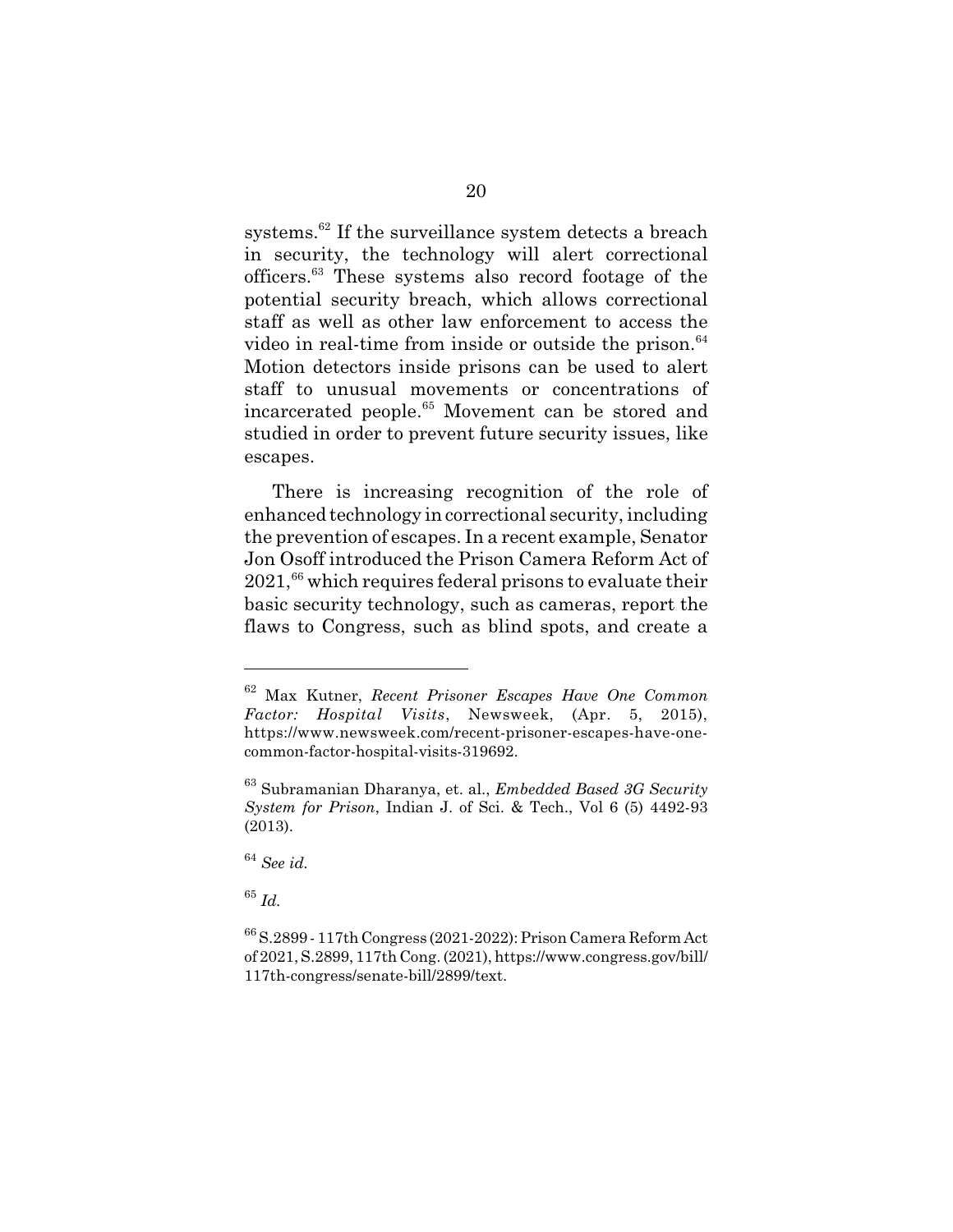plan to improve the deficiencies within three years with annual follow-ups.<sup>67</sup>

In short, modern architectural and technological security measures have dramatically reduced prison escapes, providing corrections officials with viable and robust options to prevent escapes that do not involve solitary confinement. The risk of escape no longer serves as a justification for placing a person in longterm solitary confinement.

**III. States Have Reduced the Use of Solitary Confinement by Implementing Alternative Housing, Rehabilitative Programming, and Limiting the Reasons for Placement in Solitary Confinement.**

Recognizing the harms caused by isolation, some states have taken steps to reduce the number of incarcerated people in solitary confinement, especially for vulnerable populations. In the early 2000s, prison officials began reform efforts by re-evaluating those who were placed in solitary confinement. They discovered that rather than housing "the worst of the worst," isolation cells often were filled with people who simply acted disruptively, suffered from mental illness, or sought protective custody.<sup>68</sup> Self-reports from correctional departments in New Jersey, Nebraska, New York, North Carolina, and Oregon indicated that "[l]ow-level nonviolent offenses were among the most

<sup>67</sup> *Id.*

<sup>68</sup> Hans Toch & Terry Kupers, *Violence in Prisons, Revisited*, 45.3 J. OF OFFENDER REHABILITATION 1, 18 (2007).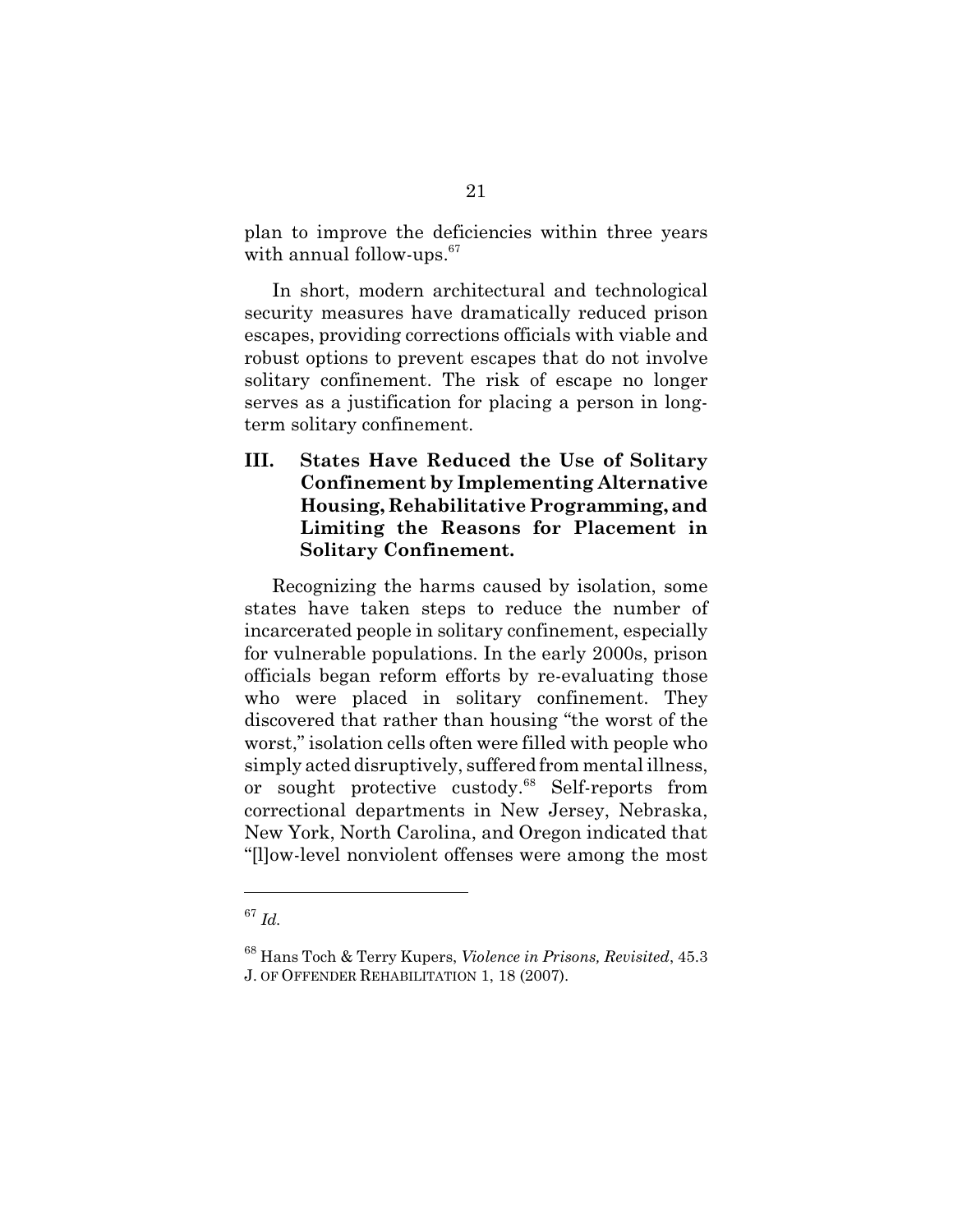common infractions to result in disciplinary segregation sanctions," and in some states, thirty-eight percent of incarcerated people in solitary confinement had been diagnosed with a mental illness.<sup>69</sup>

A number of states—including New York, Colorado, Massachusetts, and Maine—have since implemented reforms to prevent the placement of vulnerable populations, such as people with serious mental illness, in solitary confinement.<sup>70</sup> To reduce the number of people in solitary confinement, these states also have also placed individuals who may have previously been held in isolation in alternative or less restrictive housing.<sup>71</sup> Pennsylvania has designated therapeutic units for people with serious mental illness as an alternative to solitary confinement.<sup>72</sup> North Dakota has created specialized programs and intensive treatment units for those who commit violent rule infractions or

<sup>69</sup> Leon Digard et al., Vera Institute of Justice, *Rethinking Restrictive Housing: Lessons from Five U.S. Jail and Prison Systems*, 15 (2018); *ASCA-Liman 2016 Report*, *supra* note 47, at 50.

<sup>70</sup> ACLU, *Briefing Paper: The Dangerous Overuse of Solitary Confinement in the US*, 13 (2014), https://www.aclu.org /report/dangerous-overuse-solitary-confinement-united-states (*The Dangerous Overuse of Solitary*).

 $^{71}$  *Id.* 

<sup>72</sup> Alison Shames, et al., Vera Institute for Justice, *Solitary Confinement: Common Misconceptions and Emerging Safe Alternatives*, 22 (2015), https://www.vera.org/downloads/ publications/solitary-confinement-misconceptions-safe-altern atives-report\_1.pdf (*Common Misconceptions*).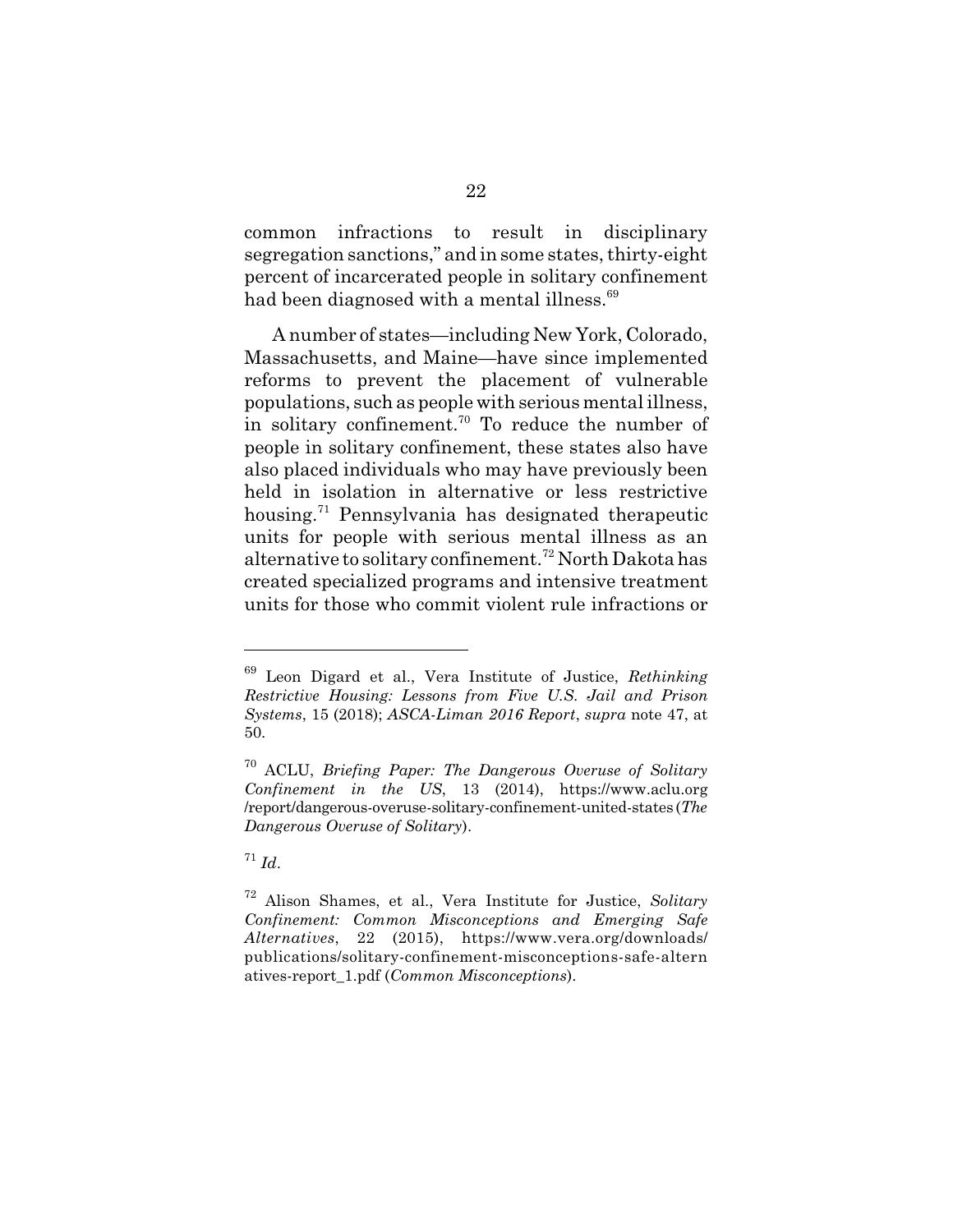have a behavioral health need.<sup>73</sup> Colorado implemented reforms in 2011 that reduced the number of people in long-term solitary confinement from seven percent of the prison population to a single percent by  $2014<sup>74</sup>$  And in 2021, New York passed legislation limiting the use of solitary confinement for all incarcerated people to fifteen days and implementing alternative rehabilitative measures, including Residential Rehabilitation Units (RRU) that will allow additional out of cell time and rehabilitative programming.<sup>75</sup> These alternatives allow prison officials to achieve penological goals, while abandoning the harmful and counterproductive practice of solitary confinement.

Corrections officials in reforming states have also developed alternative deterrence training and strategies, including privilege restrictions, to reduce "the violent acts posing the greatest risk to staff and offender safety," like assaults on corrections officers

<sup>73</sup> David H. Cloud, et al., *"We Just Needed To Open The Door": A Case Study Of The Quest To End Solitary Confinement In North Dakota*, 9 (2021).

<sup>74</sup> Marie Gottschalk, *Staying Alive: Reforming Solitary Confinement in U.S. Prisons and Jails*, 125 YALE L.JFORUM, 253, 263 (Jan. 15, 2016), https://www.yalelawjournal.org/ forum/reforming-solitary-confinement-in-us-prisons-and-jails.

<sup>75</sup> Press Release, The New York State Senate, *Senate Majority Passes the 'HALT' Solitary Confinement Act* (March 18, 2021), https://www.nysenate.gov/sites/default/files/press-release/ attachment/03.18.21\_halt\_press\_release\_.pdf (*The NY State Senate Press Release*).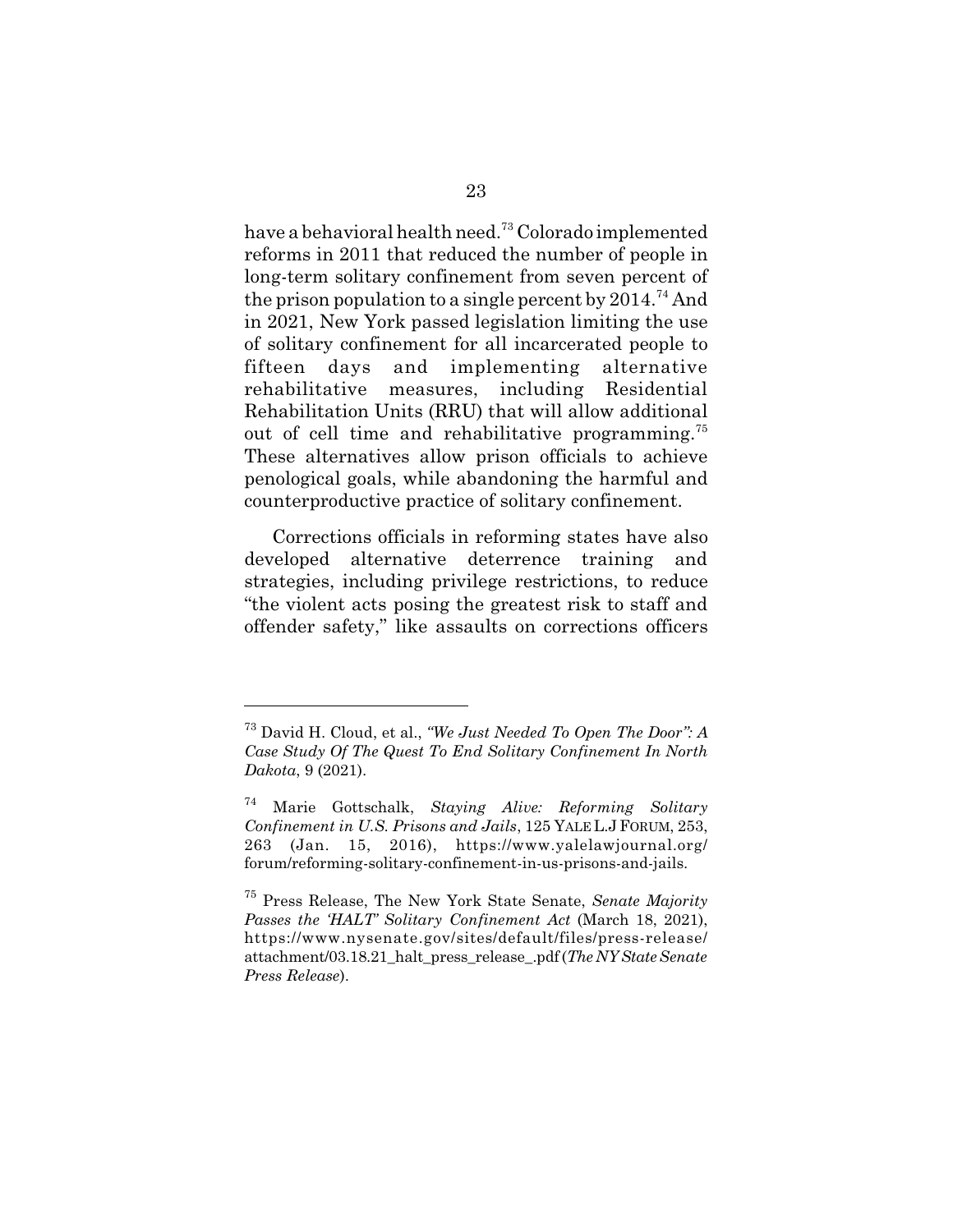and the use of weapons.<sup>76</sup> Additionally, correctional staff can be trained to de-escalate potentially violent incidents and prevent infractions that could result in placement in isolation.<sup>77</sup> Washington State instituted a group violence deterrence strategy that limited group-motivated violence by "target[ing] specific violent acts with swift, certain, and meaningful consequences."<sup>78</sup> These consequences included both privilege restrictions and help from trained staff to learn "pro-social alternatives to violence."<sup>79</sup> The initiative also included staff-ordered incentives for good behavior, including increased access to commissary, recreation, and educational opportunities.<sup>80</sup> Other prisons have designated "calm rooms" where agitated people can choose to soothe themselves before they become too angry or act out.<sup>81</sup> In Maine, correctional

<sup>79</sup> *Id*.

<sup>80</sup> *Id*. at 14.

<sup>76</sup> Bernie Warner, Dan Pacholke, & Carly Kujath, Washington State Department of Corrections, *Operation Place Safety: First Year in Review*, 1, 2 (2014) (*Operation Place Safety*); B. Steiner & C.M. Cain, U.S. Department of Justice, *The Relationship Between Inmate Misconduct, Institutional Violence, and Administrative Segregation: A Systematic Review of the Evidence, Restrictive Housing in the U.S.: Issues, Challenges, and Future Directions* 165, 179 (2016).

<sup>77</sup> *Pacholke & Mullins*, *supra* note 51, at 8; *see also* TERRY KUPERS, SOLITARY, supra note 51 at 171-211.

<sup>78</sup> *Operation Place Safety*, *supra* note 76, at 2.

<sup>81</sup> *Raemisch Remarks*, *supra* note 50.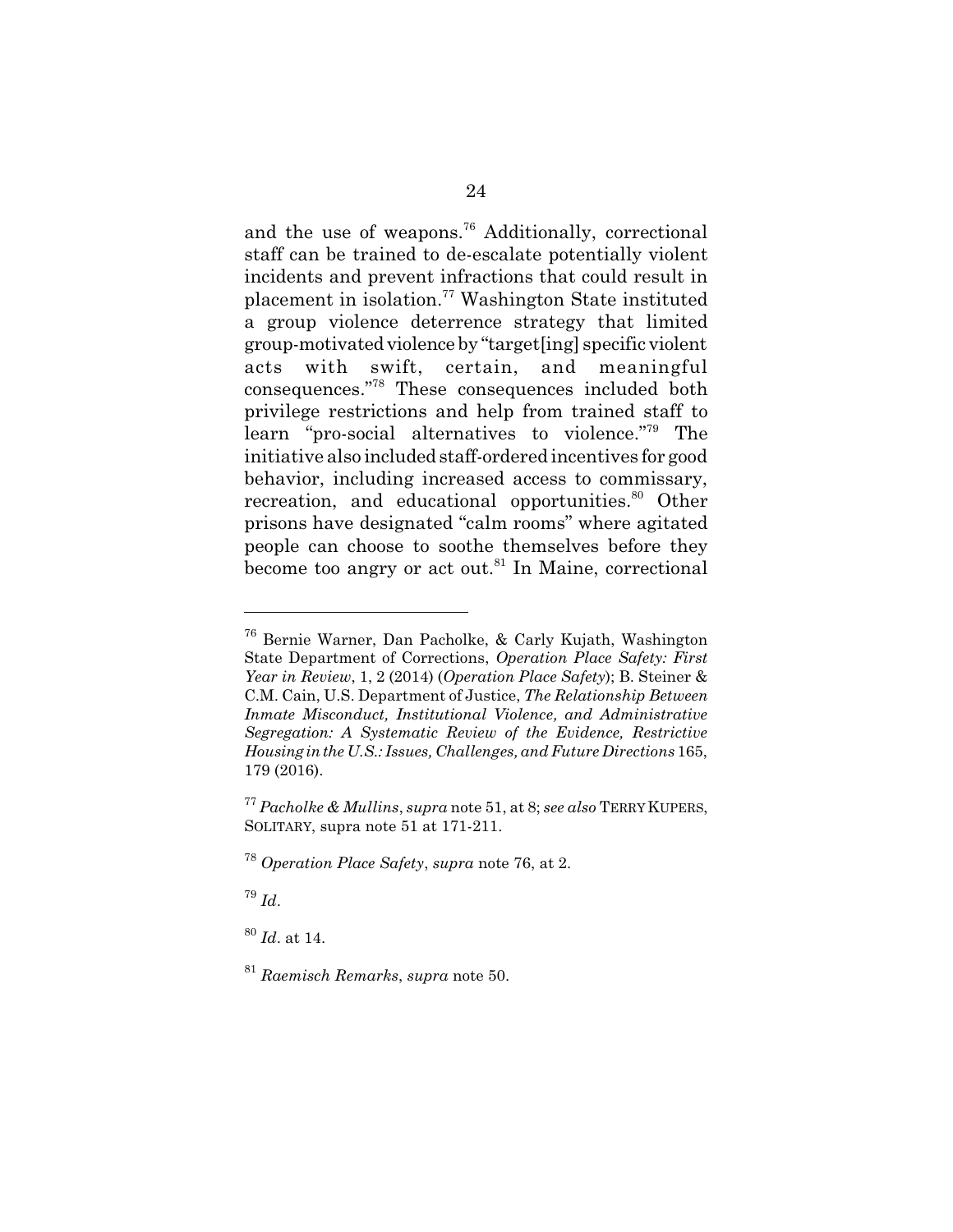officers are trained to consider ways to de-escalate and re-direct situations where conflict may occur.<sup>82</sup> Instead of using solitary confinement, staff will temporarily restrict privileges like work and visitation.<sup>83</sup> In North Dakota, staff still impose sanctions for rule violations, but those sanctions are unlikely to include lengthy placement in isolation.<sup>84</sup>

Reforming states have demonstrated that the creation of alternative housing, rehabilitative programming, and improvements to prison discipline are effective methods for addressing disruptive conduct in prison.<sup>85</sup> With more effective methods for addressing disruptive conduct in prison, fewer disruptions occur. And, in turn, there is less need for solitary confinement.

## **IV. Limiting The Use of Solitary Confinement Also Reduces Costs.**

Limiting solitary confinement not only reduces violence, it also provides long-term cost savings. The Government Accountability Office calculated that

<sup>82</sup> American Civil Liberties Union of Maine, *Change is Possible: A Case Study of Solitary Confinement Reform in Maine*, 31 (2013), https://www.aclu.org/report/change-possible-case-study-solitaryconfinement-reform-maine (*Solitary Confinement Reform in Maine*).

<sup>83</sup> *Id*.

<sup>84</sup> *ASCA-Liman 2018 Report*, *supra* note 20, at 73.

<sup>85</sup> Toch & Kupers, *supra* note 68, at 187-188; *Operation Place Safety*, *supra* note 76, at 20-21; Digard, *supra* note 69, at 31.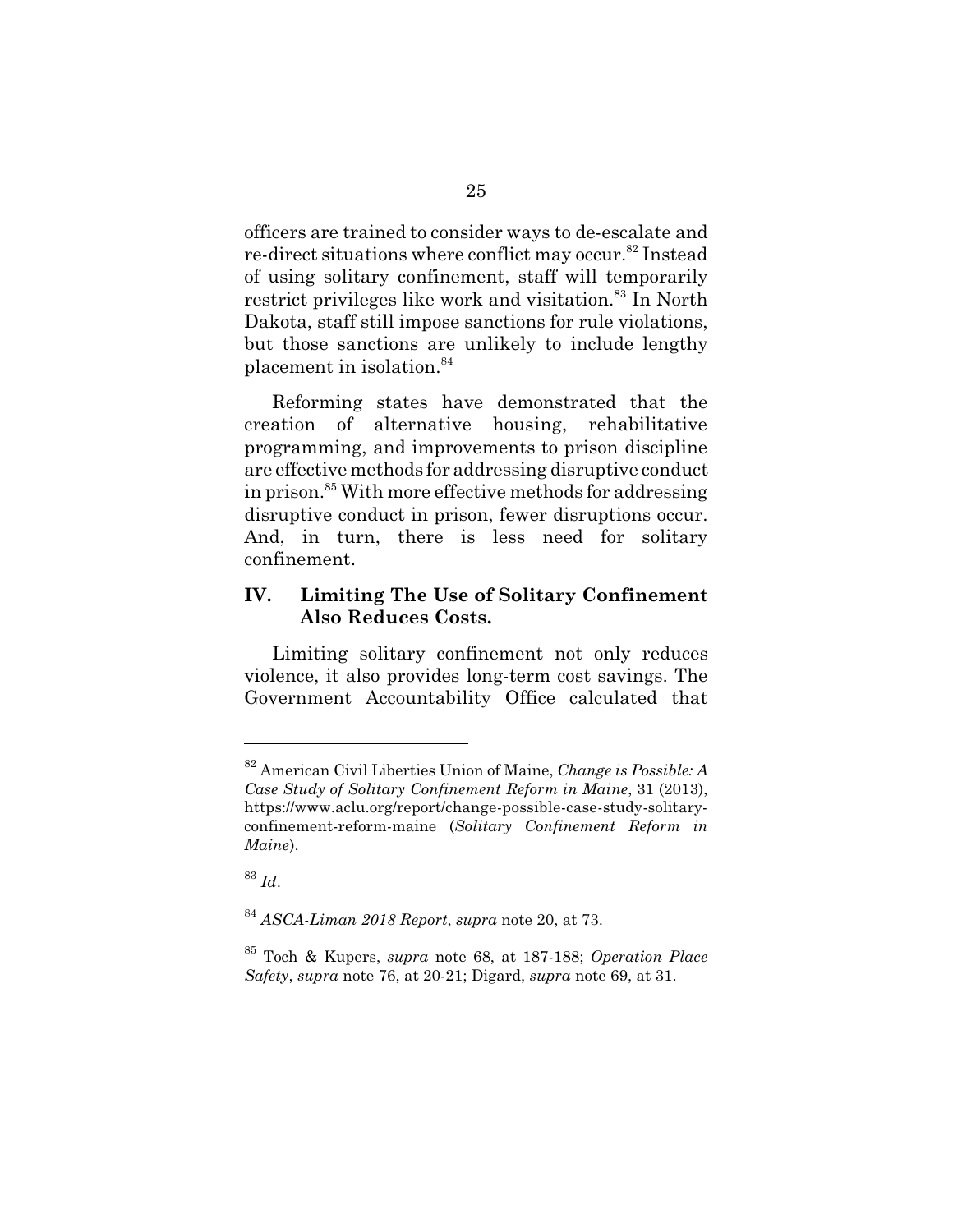solitary housing costs can be nearly three times as much as general population housing.<sup>86</sup> Solitary confinement is more expensive, in part, because of the increased costs to construct and operate single-cell units, as well as the security technology used in supermax prisons.<sup>87</sup>But the greatest expense of solitary confinement comes from increased staffing needs.<sup>88</sup> Solitary confinement units need a higher ratio of correctional officers to incarcerated people because policies require at least two officers be present to move people between their cells, exercise areas, and showers.<sup>89</sup>

Colorado estimated it costs over \$15,000 more per year to house a person in isolation than in the general population, and spent \$20 million housing people in solitary confinement in 2010 alone.<sup>90</sup> In 2009, the

<sup>86</sup> The United States Government Accountability Office, *Bureau of Prisons: Improvements Needed in Bureau of Prisons' Monitoring and Evaluation of Impact of Segregated Housing* 31 (2013), https://www.gao.gov/assets/gao-13-429.pdf (*GAO Report*).

<sup>87</sup> *Solitary Confinement; Inhumane, Ineffective, and Wasteful*, *supra* note 43, at 14.

<sup>88</sup> Sal Rodriguez, Solitary Watch, *Fact Sheet: The High Cost of Solitary Confinement* (2011), https://solitarywatch.org/wpcontent/uploads/2011/06/fact-sheet-the-high-cost-of-solitaryconfinement.pdf.

<sup>89</sup> *GAO Report*, *supra* note 86, at 11.

<sup>90</sup> Rick Raemisch, *Testimony Before the U.S. Senate Subcommittee on the Constitution, Civil Rights and Human Rights* 4 (February 25, 2014), https://www.judiciary.senate.gov/imo/media /doc/02-25-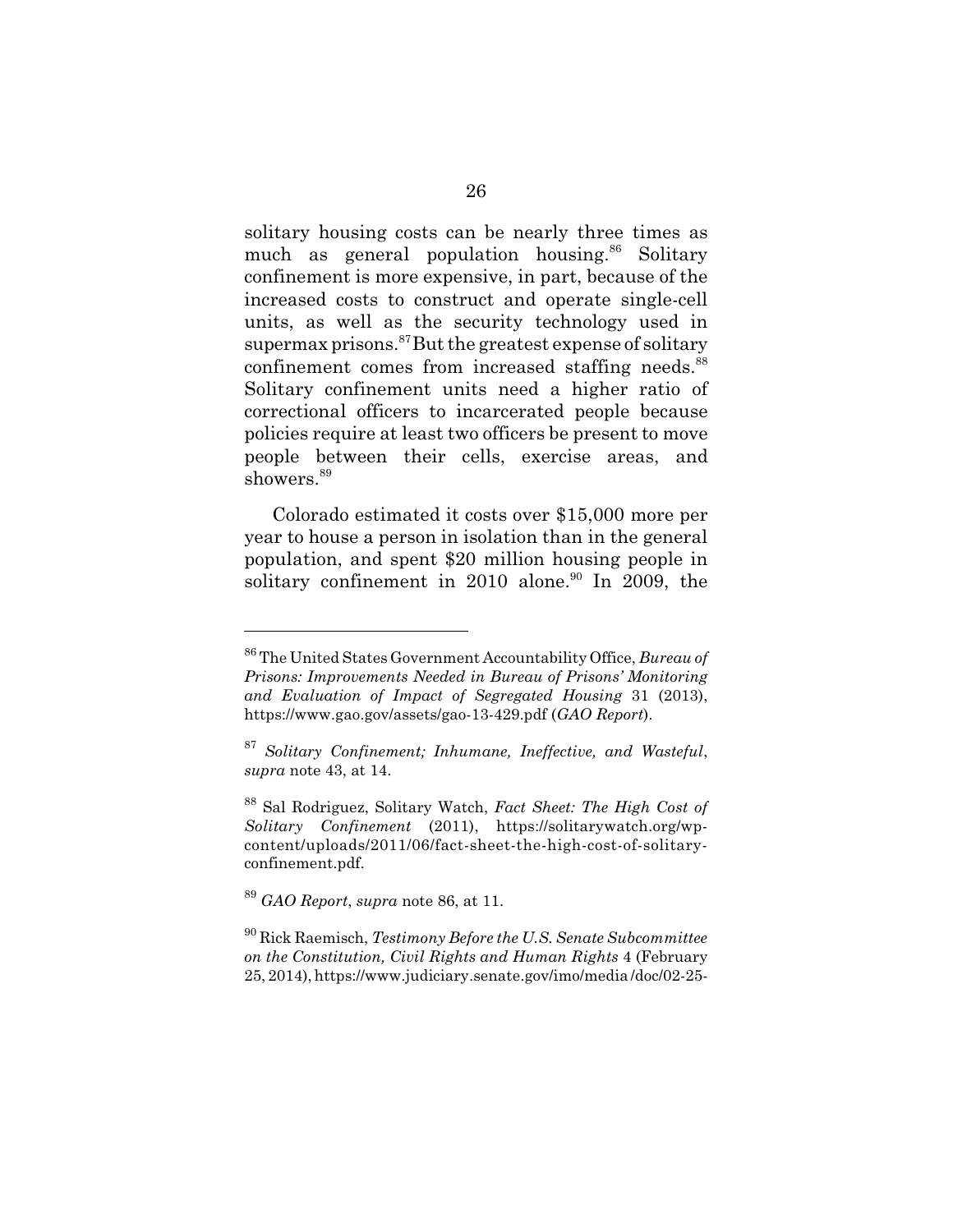California Office of the Inspector General investigated the costs per person in California's administrative segregation units and "estimated that the annual correctional staff cost of a standard [segregation] bed [was] at least \$14,600 more than the equivalent general population bed," amounting to "nearly \$130 million a year."<sup>91</sup> In 2015, it cost Texas an extra \$46 million to house incarcerated people in solitary confinement instead of general population.<sup>92</sup>

#### **CONCLUSION**

Viable alternatives to solitary confinement exist. Reforming states have demonstrated that less harmful and more effective alternatives can prevail over longterm isolation. Knowing that "workable alternative systems for long-term [solitary] confinement exist," the courts have no impediment to determining that "a correctional system should be required to adopt them."<sup>93</sup> The alternatives to solitary confinement employed by a large and growing number of states have enhanced prison security, the welfare of incarcerated people, and societal safety, demonstrating that there is no longer a penological interest in maintaining people in prolonged isolation. Minimizing the harm of solitary

 $91$  *Id.* 

<sup>14</sup>RaemischTestimony.pdf; *Fact Sheet: The High Cost of Solitary Confinement*, *supra* note 88.

<sup>92</sup> American Civil Liberties Union of Texas & Texas Civil Rights Project, *supra* note 22, at 39.

<sup>93</sup> *Davis v. Ayala*, 135 S. Ct. at 2210.